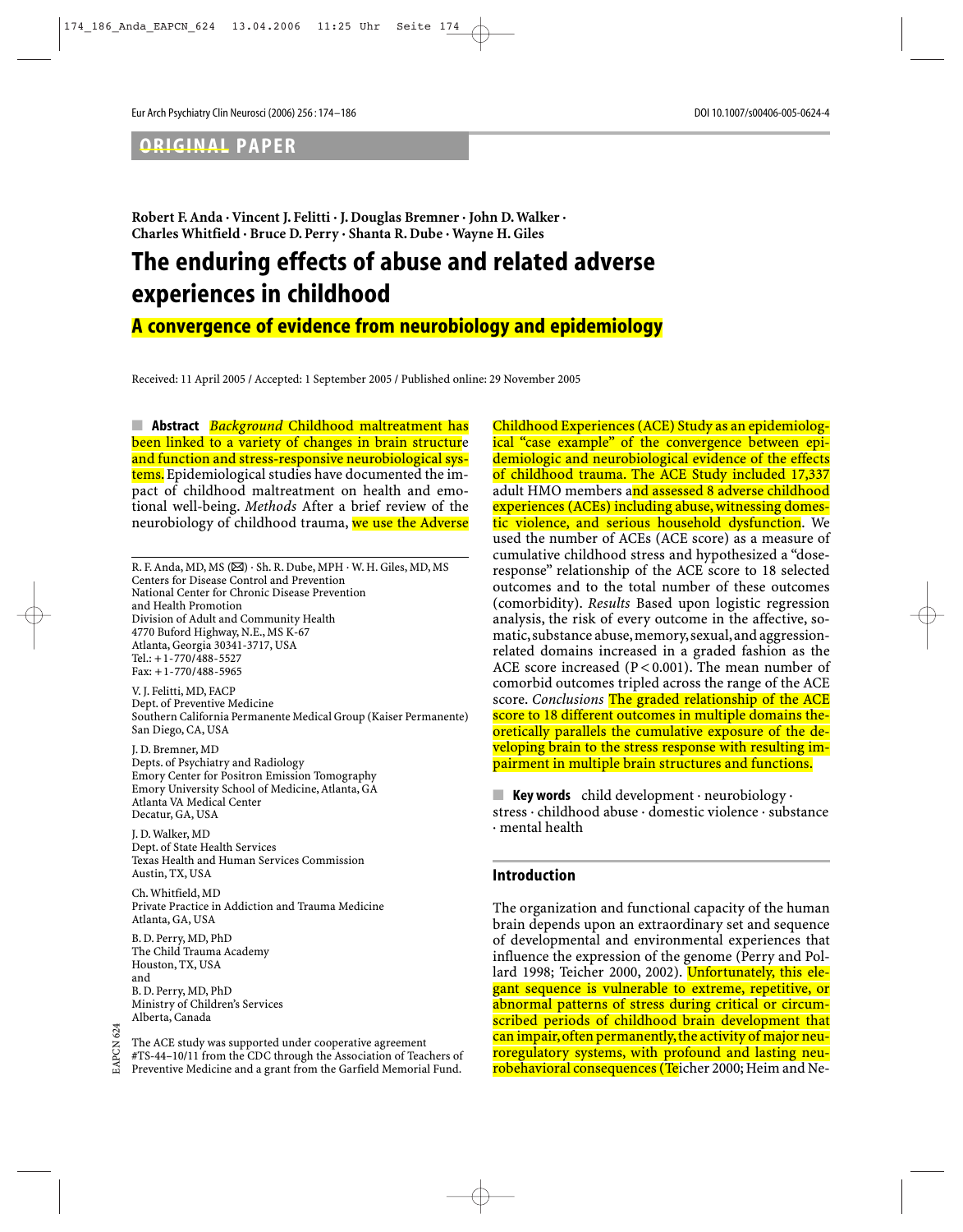meroff 2001; Repetti 2002; Gutman and Nemeroff 2002; Gorman 2002; De Bellis and Thomas 2003a; Bremner and Vermetten 2001). Now, converging evidence from neurobiology and epidemiology suggests that early life stress such as abuse and related adverse experiences cause enduring brain dysfunction that, in turn, affects health and quality of life throughout the lifespan.

An expanding body of evidence from rodent, primate, and human research suggests that early stressors cause long term changes in multiple brain circuits and systems (Sanchez 2001; Bremner 2003a). The amygdala mediates fear responses, and the prefrontal cortex is involved in mood as well as emotional and cognitive responses (Bremner 2003b). The hypothalamic-pituitaryadrenal (HPA) axis plays a critical role in the stress response. There is an important interaction between development and stress, e. g., young infants do not have a fully developed glucocorticoid (cortisol in humans) response to stress, although other markers such as c-*fos* show that they do respond to stressors (Smith 1997). Substantial research has focused on the relationship between development, early stress, the HPA axis, and the hippocampus, a stress-sensitive brain region that plays a critical role in learning and memory (McEwen 1992; Sapolsky 1990, 1996; Gould and Tanapat 1999). The hippocampus has the capacity to grow new neurons in adulthood (neurogenesis), but stress inhibits neurogenesis (Nibuya 1995; Duman 1997; Gould 1997) and memory function (Diamond 1996; Luine 1994). Early stressors cause long-term increases in glucocorticoid responses to stress (Plotsky and Meaney 1993; Ladd 1996) as well as decreased genetic expression of cortisol receptors in the hippocampus and increased genetic expression of corticotrophin-releasing factor in the hypothalamus, both of which may contribute to dysregulation of the hypothalamic-pituitary-adrenocortical (HPA) system (Ladd 1996; Liu 1997). Early environmental deprivation inhibits hippocampal neurogenesis; conversely, neurogenesis is enhanced by enriched environment (Kempermann 1997), learning (Gould 1999a) and, at times, some antidepressant treatments (Malberg 2000; Czeh 2001). The noradrenergic/locus coeruleus system also plays a key role in stress (Bremner 1996a) and early stressors lead to long-term decreases in genetic expression of alpha-2 noradrenergic receptors in the locus coeruleus, which may lead to loss of feedback inhibition of noradrenergic activity with associated increases in noradrenergic responses to subsequent stressors (Sanchez 2001; Caldji 2000; Francis 1999). Alterations in serotonergic (Rosenblum 1994; Bennett 2002) and GABAergic (Caldji 2000) receptors also contribute to deficits in social attachment and regulation of mood and affect following early stress. Cognitive problems have also been identified in children with PTSD (Beers 2002).

Studies in clinical populations of abuse survivors with posttraumatic stress disorder (PTSD) are consistent with animal studies. Smaller hippocampal volume is found among adults with early abuse-related PTSD (Bremner 1997, 2003a; Stein 1997), adult women with early abuse and depression (Vythilingam 2002), and borderline personality disorder (Driessen 2000; Schmahl 2003) but not in children with PTSD (De Bellis 1999a, 2002; Carrion 2001) suggesting that early abuse with chronic long-term stress-related psychiatric disorder is required for this finding. Consistent with deficits in hippocampal function are deficits in verbal declarative memory (Bremner 1995) and failure of hippocampal activation with memory tasks (Bremner 2003a) in adult women with early abuse-related PTSD. Children with PTSD have smaller whole brain and corpus callosum volume (Carrion and Steiner 2000; De Bellis 2002) and alterations in structure of the cerebellum (Anderson 2002) and frontal cortex. (De Bellis and Thomas 2003b; Carrion 2001). Abused children also show alterations in EEG activity in the frontal cortex (Teicher 1994, 1997; Ito 1998).Studies in adult women with early abuserelated PTSD have shown altered function in the anterior cingulate/medial prefrontal cortex while they were remembering their childhood trauma (Bremner 1999; Shin 1999). Similar to animal studies there is evidence of dysregulation of the sympathetic nervous system in humans; early abuse and PTSD is associated with increased cortisol and norepinephrine levels in children (Carrion 2002; De Bellis 1999, Gunnar 2001), down-regulated platelet alpha-2 adrenergic receptors (Perry 1994), and increased resting heart rate (Perry 2001) while adults with early abuse and PTSD have low baseline (Bremner 2003b) and increased stress-induced cortisol responses (Elzinga 2003; Bremner 2003c) and increased norepinephrine at baseline (Lemieux and Coe 1995; El-Sheikh 2001).Women with early abuse and depression also have increased cortisol reactivity to stress (Heim 2000, 2001).

Deprivation of developmentally appropriate experience may reduce neuronal activity, resulting in a generalized decrease in neurotrophin production, synaptic connectivity, and neuronal survival (Gould and Tanapat 1999; Nibuya 1995; Duman 1997; Gould 1997) resulting in profound abnormalities in brain organization and structure (Perry 2002; Read 2001). Thus, childhood abuse and exposure to domestic violence can lead to numerous differences in the structure and physiology of the brain that expectedly would affect multiple human functions and behaviors (Perry and Pollard 1998; Teicher 2000, 2002).

Numerous studies have established that childhood stressors such as abuse or witnessing domestic violence can lead to a variety of negative health outcomes and behaviors, such as substance abuse, suicide attempts, and depressive disorders (Brodsky 1997; Kingree 1999; van der Kolk 1991; Kendall-Tackett 1993; Osofsky 1999; Hefferman 2000; Kendler 2000; Putnam 2003; Rohsenow 1988). This paper presents a conceptual framework that integrates findings from recent studies of the neurobiological effects of childhood abuse and exposure to domestic violence on brain structure and function (as reviewed above) with epidemiologic data from the Adverse Childhood Experiences (ACE) Study.Although the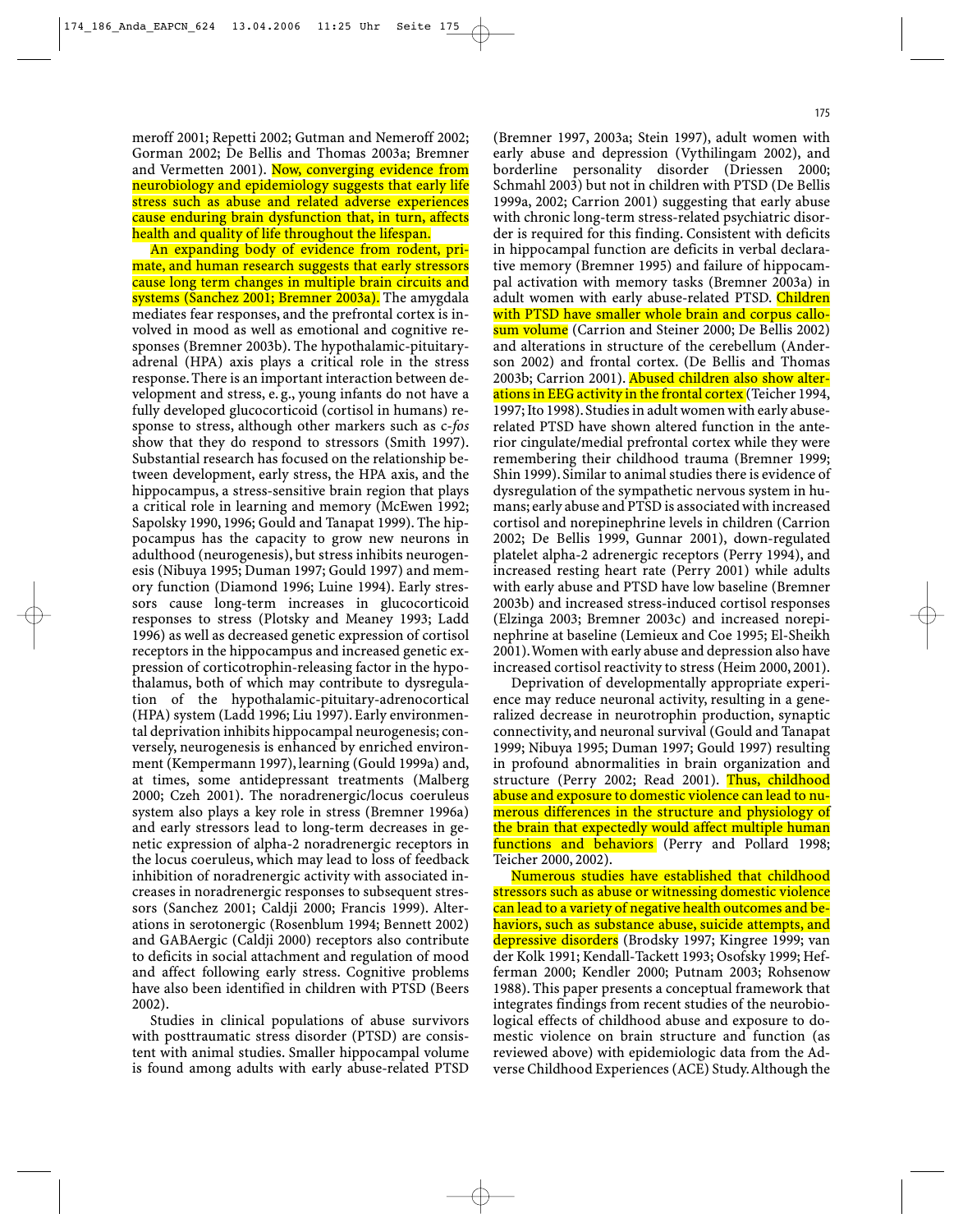literature about the effects of childhood maltreatment is extensive (Bremner 2000, 2003a, 2003b; Kendall-Tackett 1993), we use the data and findings from the ACE Study as series of epidemiologic "case examples" in this paper because it simultaneously assessed a wide range of interrelated adverse experiences including abuse (emotional, physical, or sexual); witnessing domestic violence; parental marital discord; growing up with mentally ill, substance abusing, or criminal household members (Dong 2003a; Dube 2004a, 2002b) whereas most prior studies have focused on single forms of abuse. In addition, the ACE Study assessed numerous social, behavioral, and health outcomes (Anda 1999, 2001, 2002a, 2002b; Dube 1999, 2002a, 2003a, 2003b; Felitti 1998; Dietz 1999; Hillis 2000, 2001, 2004; Dong, 2003b; Edwards 2003a, 2003b; Chapman 2004; Whitfield 2003a) that would necessarily involve the performance of multiple brain functions and neuroregulatory systems. These aspects of the study design along with a large sample size allow for the illustration of how the effects of multiple forms of abuse and related stressors are cumulative and affect a wide variety of outcomes that might be expected based upon the neurobiological alterations reviewed above.

We used data from the ACE Study to test the following hypotheses, which have their basis in the neurosciences:

- The damaging effects of adverse childhood experiences (ACEs) would be nonspecific, thereby affecting a variety of functions and behaviors, because abuse/traumatic stress affect a variety of brain structures and functions.
- - The likelihood of disturbances in any given function or behavior such as anxiety, sleep disturbances, substance abuse, sexuality, and hyperarousal or aggression would have a cumulative or "dose-response" relationship to the number of ACEs, theoretically paralleling the total exposure of the developing central nervous system to the activated stress response during childhood.
- - The number of comorbidities (Lilienfeld 2003) (mean number of human behaviors and functions affected), which theoretically parallels the number of brain systems and associated functions affected, would also have a dose-response relationship to the number of ACEs.

#### Methods

The ACE Study is an ongoing collaboration between Kaiser Permanente's Health Appraisal Center (HAC) in San Diego, California, and the U. S. Centers for Disease Control and Prevention. The objective is to assess the impact of numerous, interrelated, ACEs on a wide variety of health behaviors and outcomes and on health care utilization and the methods of the study have been described in detail elsewhere. (Anda 1999; Dube 1999; Felitti 1998).

The study population was drawn from the HAC, which provides preventive health evaluations to adult members of Kaiser Health Plan in San Diego County. All persons evaluated at the HAC complete a standardized questionnaire, which includes health histories and health-related behaviors, a medical review of systems, and psychosocial evaluations which are a part of the ACE Study database.

Two weeks after their evaluation, each person evaluated at the HAC between August 1995 and March 1996 (survey wave 1; response rate 70 %) and June and October 1997 (survey wave 2; response rate 65 %) received the ACE Study questionnaire by mail. The questionnaire collected detailed information about ACEs including abuse,witnessing domestic violence,and serious household dysfunction as well as health-related behaviors from adolescence to adulthood.Wave 2 respondents were asked detailed questions about health topics that analysis of wave 1 data had shown to be important (Anda 2003a; Felitti 1998; Dube 2003a; Dong 2003b). The response rate for both survey waves combined was 68 %, for a total of 18175 responses.

We excluded 754 respondents who coincidentally underwent examinations during the time frames for both survey waves, leaving an unduplicated total of 17421. After exclusion of 84 respondents with missing demographic information, the final sample included 95 % of the respondents (17337/18175); (wave I = 8 708, wave II = 8 629).

#### ■ Definitions of Adverse Childhood Experiences (ACEs)

Questions used to define ACEs are listed in Table 1. All questions about ACEs pertained to the respondents' first 18 years of life  $( \leq 18$ years of age). For questions adapted from the Conflict Tactics Scale (CTS) (Strauss and Gelles 1990) there were 5 response categories: "never", "once or twice", "sometimes", "often", or "very often". We defined 3 types of childhood abuse: emotional abuse (2 questions), physical abuse (2 questions), or contact sexual abuse (4 questions) by Wyatt (1985). We defined 5 exposures to household dysfunction during childhood: exposure to alcohol or other substance abuse (defined by 2 questions) (Schoenborn 1991), mental illness (2 questions), violent treatment of mother or stepmother (4 questions) (Strauss 1990), criminal behavior in the household (1 question), and parental separation or divorce (1 question). Respondents were defined as exposed to a category if they responded "yes"to 1 or more of the questions.Despite the sensitivity of these questions, the test-retest reliability for every ACE and the ACE score were in the good to excellent range (range of Cohen's kappa: 0.46–0.86) (Dube 2004). Furthermore, a comparison of respondents and nonrespondents to the ACE Study questionnaire found no evidence of response rate bias or that respondents were biased toward attributing their health problems to childhood experiences (Edwards and Anda 2001).

The number of ACEs (range: 0–8) was summed to create the ACE scores, with scores of 4 or more included as one category  $(\geq 4)$ . Analyses were conducted treating the ACE score as 4 dichotomous variables (yes or no for scores of  $\geq 4$ , 3, 2, and 1) with a score of 0 (no ACEs) as the referent.

#### $\blacksquare$  Epidemiological evidence of disordered brain function in adulthood

The data and definitions used for the outcomes that provide evidence of disordered function were selected on an *a priori* basis using a general framework of health and social problems that likely represent dysfunction of specific brain systems and/or improper integration between systems. We recognize that functional neuroanatomical and physiologic systems are interactive and integrated and that behaviors and health problems cannot generally be attributed to the function of any single or particular system.

To define the health-related behaviors or problem sources, we used information from the medical review of systems (ROS), the physical examination (PE),and the ACE Study questionnaire (ACEQ). In the definitions of these problems that follow, the source of the data is in parentheses.

#### Mental health disturbances

■ Panic reactions (ROS). A "yes" response to the question: "Have you had or do you now have special circumstances in which you find yourself panicked?"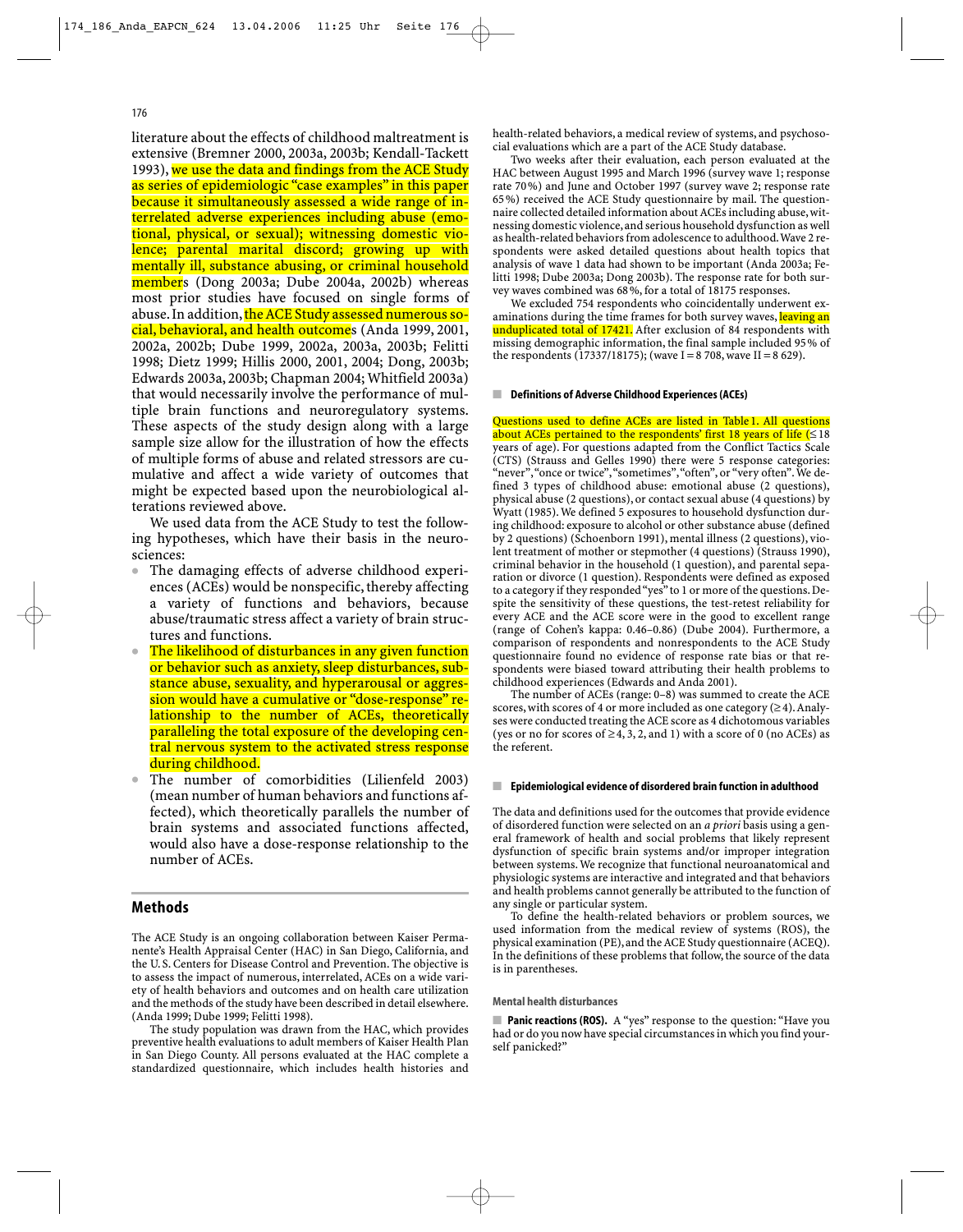Table 1 Definition and prevalence of each category of adverse childhood experience and the ACE score

| Childhood abuse                                                                                                                                                                                                                                                                                                                                                                      | <b>Total</b><br>$N = 17,337$        |
|--------------------------------------------------------------------------------------------------------------------------------------------------------------------------------------------------------------------------------------------------------------------------------------------------------------------------------------------------------------------------------------|-------------------------------------|
| <b>Emotional abuse</b><br>(Did a parent or other adult in the household )<br>1) Often or very often swear at you, insult you, or put you<br>down?<br>2) Sometimes, often, or very often act in a way that made<br>you fear that you might be physically hurt?                                                                                                                        | 10.6                                |
| Physical<br>(Did a parent or other adult in the household )<br>1) Often or very often push, grab, slap, or throw something<br>at you?<br>2) Often or very often hit you so hard that you had marks or<br>were injured?                                                                                                                                                               | 28.3                                |
| Sexual<br>(Did an adult or person at least 5 years older ever)<br>1) Touch or fondle you in a sexual way?<br>2) Have you touch their body in a sexual way?<br>3) Attempt oral, anal, or vaginal intercourse with you?<br>4) Actually have oral, anal, or vaginal intercourse with you?                                                                                               | 20.7                                |
| Household dysfunction<br>Substance abuse<br>1) Live with anyone who was a problem drinker or alcoholic?<br>2) Live with anyone who used street drugs?                                                                                                                                                                                                                                | 26.9                                |
| <b>Mental illness</b><br>1) Was a household member depressed or mentally ill?<br>2) Did a household member attempt suicide?                                                                                                                                                                                                                                                          | 19.4                                |
| Mother treated violently<br>(Was your mother (or stepmother)):<br>1) Sometimes, often, or very often pushed, grabbed,<br>slapped, or had something thrown at her?<br>2) Sometimes, often, or very often kicked, bitten, hit with a<br>fist, or hit with something hard?<br>3) Ever repeatedly hit over at least a few minutes?<br>4) Ever threatened with or hurt by a knife or gun? | 12.7                                |
| Incarcerated household member<br>1) Did a household member go to prison?                                                                                                                                                                                                                                                                                                             | 4.7                                 |
| Parental separation or divorce<br>1) Were your parents ever separated or divorced?                                                                                                                                                                                                                                                                                                   | 23.3                                |
| Number of adverse childhood experiences (ACE score)<br>$\Omega$<br>1<br>$\overline{2}$<br>3<br>$\geq 4$                                                                                                                                                                                                                                                                              | 36.1<br>26.0<br>15.9<br>9.5<br>12.5 |

■ **Depressed affect (ROS).** A "yes" to the question, "Have you had or do you now have depression or feel down in the dumps?"

■ Anxiety (ROS). A "yes" to the question, "Do you have much trouble with nervousness?"

■ Hallucination (ROS). A "yes" response to the question, "Have you ever had or do you have hallucinations (seen, smelled, or heard things that weren't really there)?"

#### Somatic disturbances

■ Sleep disturbance (ROS). A "yes" to "Do you have trouble falling asleep or staying asleep" or a "yes" to "Tiredness, even after a good night's sleep?"

■ Severe obesity (PE). Body mass index  $(kg/m^2) \ge 35$ .

■ **Multiple somatic symptoms (ROS).** A total of 6 or more somatic symptoms in at least 2 different organ systems in the absence of a diagnosis specific to those systems.

#### Substance abuse

■ Current Smoking-Nicotine (ACEQ). A "yes" to the question, "Do you currently smoke cigarettes?"

■ Self-reported alcoholic (ACEQ). A "yes" to the question, "Have you ever considered yourself to be an alcoholic?"

■ **Ever used illicit drugs (ACEQ).** A "yes" to the question, "Have you ever used street drugs?"

■ **Injected drug use (ACEQ).** A "yes" to the question, "Have you ever *injected* street drugs?"

Impaired memory of childhood

■ Impaired memory of childhood (ACEQ). A "yes" to the question, "Are there large parts of your childhood after age 4 that you can't remember?"

■ Number of age periods affected (ACEQ). Those who responded "yes" to the previous were asked to check boxes indicating age periods (in years) of impaired memory (4–6, 7–9, 10–12, 13–15, and 16–18). We summed the number of boxes checked to assess the relationship of the ACE score to the mean number of age periods affected. Information about impaired memory was available only for the wave 1  $(N = 8708)$ .

**Sexuality** 

■ Early intercourse (ACEQ). Age at first intercourse of 14 years or younger.

**Promiscuity (ACEQ).** Lifetime sexual partners  $\geq$  30 (approximately the 90<sup>th</sup> percentile for males and the 95<sup>th</sup> percentile for females).

■ Sexual dissatisfaction (ROS). A "no" to the question: "Are you currently satisfied with your sex life?"

Perceived stress, anger control, and risk of intimate partner violence

■ High level of perceived stress (ROS). A response indicating "high" to the instruction,"Please fill in the circle that best describes your stress level (high, medium, low)."

■ Difficulty controlling anger (ROS). A "yes" to the question, "Do you have or have you had reason to fear your anger getting out of control?"

■ Risk of perpetrating intimate partner violence (ROS). A "yes" to the question, "Have you ever threatened, pushed, or shoved your partner?" Data about the risk of perpetrating intimate partner violence was available only for wave 2 ( $N = 8629$ ).

#### Number of comorbid outcomes

We summed the number of outcomes (range: 0–18) for each respondent to quantitate the amount of comorbidity (mean number of disordered functions) associated with increasing ACE scores.

#### ■ Statistical analysis

Adjusted odds ratios (OR) and 95 % confidence intervals (CI) were obtained from logistic regression models using The SAS System Version 8.2, which assessed the associations between the ACE score (0, 1, 2, 3, or  $\geq$  4) and each of the 18 outcome measures. We used multiple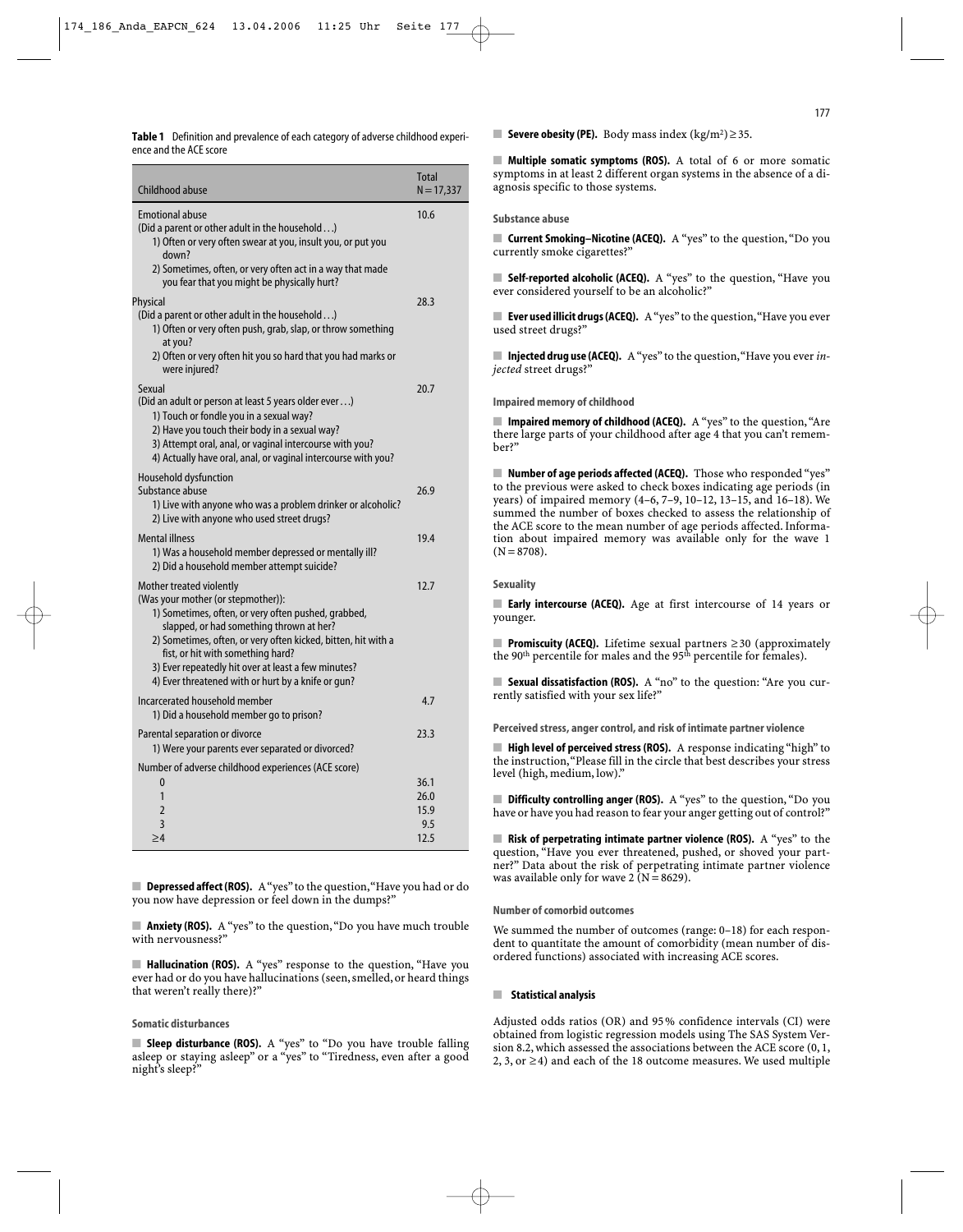linear regression to estimate the number of comorbid outcomes by ACE score. Covariates in all multivariate models included age, sex, race (other versus white), and education (high school diploma, some college, or college graduate versus less than high school).

# Results

The final study sample included 9367 (54 %) women and 7970 (46 %) men. The mean age was 56 years for women and 58 years for men. Seventy-three percent of women and 76 % of men were white; 34 % of women and 45 % of men were college graduates, and another 37 % and 34 %, respectively had some college education.

### Prevalence of the adverse childhood experiences

At least 1 ACE was reported by 64 % of respondents. The prevalence of each ACE is shown in Table 1.

# ■ ACE score and the risk of health and behavioral outcomes

The ACE score had a strong, graded relationship to the prevalence and risk (adjusted OR) of affective disturbances (P < 0.001; Table 2, mental health disturbances). For persons with  $\geq$  4 ACEs, the risk of panic reactions, depressed affect, anxiety, and hallucinations were increased 2.5-, 3.6-, 2.4 and 2.7-fold, respectively (Table 2).

The ACE score also had a graded relationship to the prevalence and risk (adjusted OR) each of the somatic disturbances (P < 0.001; Table 2, somatic health disturbances). The risk of sleep disturbance, severe obesity, and multiple somatic symptoms were increased 2.1-, 1.9-, and 2.7-fold, respectively, for persons with 4 or more ACEs.

Substance use and abuse also increased as the ACE score increased. The risk of smoking, alcoholism, illicit drug use, and injected drug use were increased 1.8-, 7.2-, 4.5-, and 11.1-fold, respectively, for persons with  $\geq$  4 ACEs (Table 3, substance abuse).

Similarly, all three measures of sexuality were associated with the ACE score (Table 3, sexuality). The risk of early intercourse, promiscuity, and sexual dissatisfaction were increased 6.6-,3.6-,and 2-fold,respectively,for persons with  $\geq$  4 ACEs (Table 3).

The risk of impaired memory of childhood was increased 4.4-fold for persons with ≥ 4 ACEs (Table 4). The number of age periods affected for memory disturbances increased in a graded fashion as the ACE score increased (P < 0.0001; Table 4).

High perceived stress, difficulty controlling anger, and the risk of perpetrating intimate partner violence (IPV) were increased 2.2-,4.0-,and 5.5-fold,respectively, for persons with  $\geq$  4 ACEs (Table 5). We found (data not shown) that the adjusted odds ratio (95 % CI) for the relationship between difficulty controlling anger and the risk of perpetrating IPV were 6.3 (4.4–9.0) for men and

|               |                    |      | Mental health disturbances                                                    |      |                        |                  |                             |                |                        |      | Somatic health disturbances |                |                        |           |                           |
|---------------|--------------------|------|-------------------------------------------------------------------------------|------|------------------------|------------------|-----------------------------|----------------|------------------------|------|-----------------------------|----------------|------------------------|-----------|---------------------------|
|               |                    |      | Panic reactions                                                               |      | Depressed affect       | Anxiety          |                             |                | Hallucinations         |      | Sleep disturbance           | Severe obesity |                        |           | Aultiple somatic symptoms |
| ACE<br>score  | E                  |      | odds ratio<br>Adjusted                                                        |      | odds ratio<br>Adjusted |                  | Adjusted<br>odds ratio      |                | Adjusted<br>odds ratio |      | Adjusted<br>odds ratio      |                | Adjusted<br>odds ratio |           | Adjusted<br>odds ratio    |
|               |                    |      | $(6255)$ 8.3 1.0 (referent)                                                   |      | 18.4 1.0 (referent)    |                  | 7.8 1.0 (referent)          |                | $1.3$ 1.0 (referent)   |      | 36.3 1.0 (referent)         |                | 5.6 1.0 (referent)     |           | 5.1 1.0 (referent)        |
|               | (4514)             |      | $10.9$ 1.3 $(1.2-1.5)$                                                        | 25.2 | $1.5(1.3-1.6)$         | $\overline{5}$   | $1.2(1.1-1.4)$              | 1.5            | $1.1(0.8-1.5)$         |      | 41.6 $1.2(1.1-1.3)$         | 7.4            | $1.3(1.1-1.5)$         | 6.4       | $1.3(1.1-1.5)$            |
|               | (2758)             | 13.6 | $1.7(1.4-1.9)$                                                                | 34.1 | $2.2(2.0-2.4)$         | 12.4             | $1.7(1.4 - 1.9)$            | 23             | $1.6(1.2-2.3)$         | 47.5 | $1.6(1.4 - 1.7)$            | 8.3            | $1.4(1.2 - 1.7)$       | 8.6       | $1.8(1.5 - 2.1)$          |
|               | (1650)             | 16.8 | $2.0(1.7-2.4)$                                                                | 38.8 | $2.5(2.2-2.8)$         | $\overline{4.1}$ | $1.8(1.6 - 2.2)$            | 2.9            | $2.0(1.4 - 2.9)$       | 51.1 | $1.8(1.6 - 2.0)$            | 8.8            | $1.5(1.2 - 1.8)$       | <u>នា</u> | $1.6(1.3 - 2.0)$          |
| $\frac{1}{2}$ | (2160)             | 20.9 | $2.5(2.2-2.9)$                                                                |      | $49.0$ 3.6 $(3.2-4.0)$ |                  | $19.0$ $2.4(2.1-2.8)$       | $\ddot{ }$     | $2.7(1.9-3.7)$         | 56.1 | $2.1(1.9 - 2.4)$            |                | $11.9$ $1.9(1.6-2.2)$  | 13.9      | $2.7(2.3-3.2)$            |
|               | Total (17337) 12.2 |      |                                                                               | 28.4 |                        | 10.9             |                             | $\overline{c}$ |                        | 43.3 |                             | $7.6 -$        |                        | 74        |                           |
|               |                    |      | * All odds ratios are adjusted for age, sex, race, and educational attainment |      |                        |                  | t using logistic regression |                |                        |      |                             |                |                        |           |                           |

Table 2 Relationship of the ACE score to the prevalence and relative risk (adjusted odds ratio)\* of disturbances in two major domains of dysfunction: mental and somatic health disturbances

Table 2

Relationship of the ACE score to the prevalence and relative risk (adjusted odds ratio)\* of disturbances in two major domains of dysfunction: mental and somatic health disturbances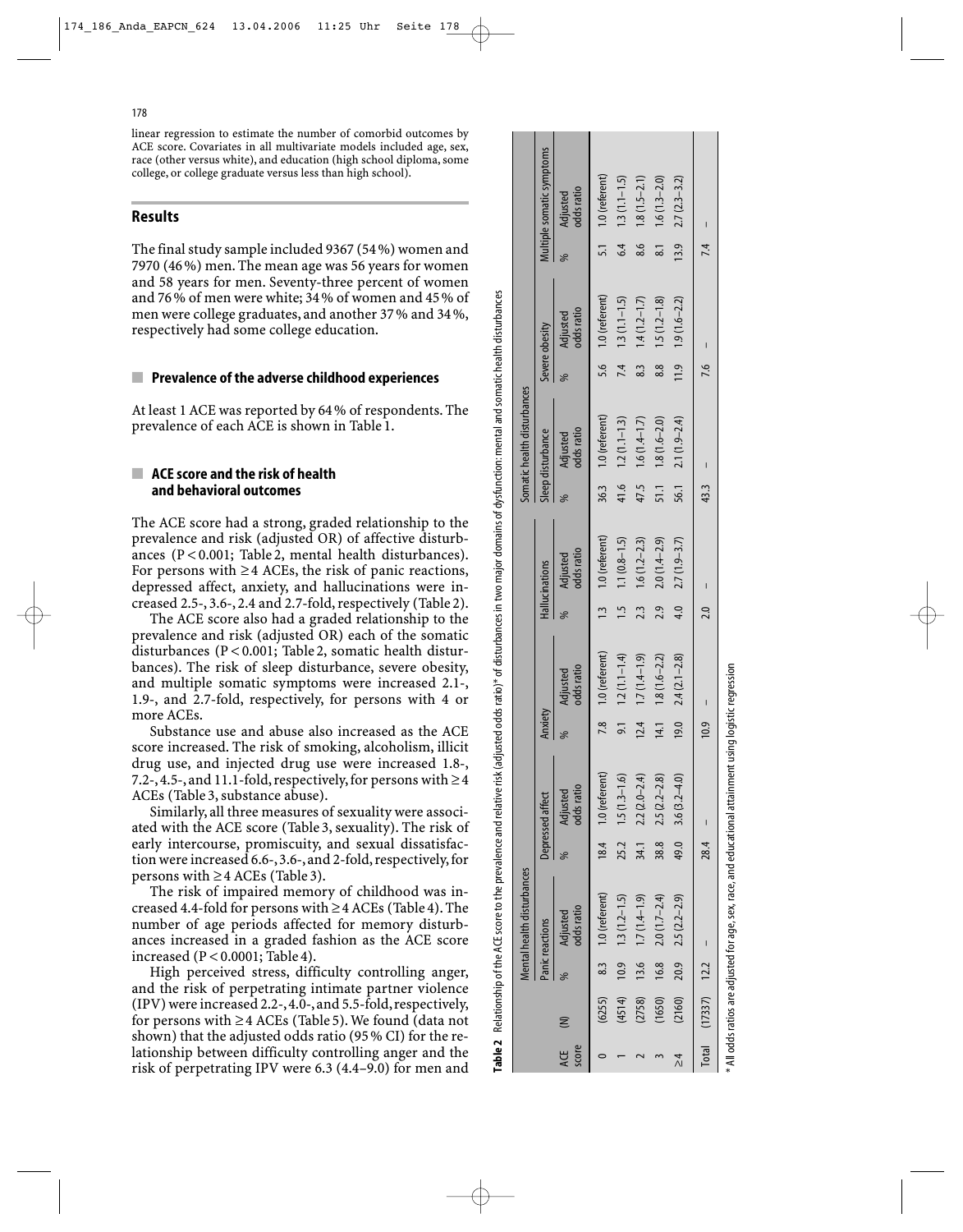|               |                   |         | Substance abuse                                                               |                      |                        |          |                             |                            |                        | Sexuality |                        |         |                            |      |                        |
|---------------|-------------------|---------|-------------------------------------------------------------------------------|----------------------|------------------------|----------|-----------------------------|----------------------------|------------------------|-----------|------------------------|---------|----------------------------|------|------------------------|
|               |                   | Smoking |                                                                               | Alcoholism           |                        |          | llicit drug use             |                            | Injected drug use      |           | Early intercourse      |         | Promiscuity (≥30 partners) |      | Sexual dissatisfaction |
| ACE<br>score  |                   |         | odds ratio<br>Adjusted                                                        |                      | Adjusted<br>odds ratio |          | Adjusted<br>odds ratio      |                            | Adjusted<br>odds ratio |           | Adjusted<br>odds ratio |         | Adjusted<br>odds ratio     |      | Adjusted<br>odds ratio |
|               |                   |         | $(6255)$ $6.5$ 1.0 (referent)                                                 |                      | $2.5$ 1.0 (referent)   |          | $7.9$ 1.0 (referent)        | $\frac{2}{3}$              | 1.0 (referent)         |           | $2.3$ 1.0 (referent)   |         | $3.9$ $1.0$ (referent)     |      | 23.0 1.0 (referent)    |
|               | (4514)            |         | $7.6$ 1.1 $(0.94-1.3)$                                                        |                      | $2.0(1.6 - 2.4)$       | 13.8     | $1.6(1.4 - 1.8)$            | o.<br>Ö                    | $2.3(1.2 - 4.4)$       | 5.1       | $2.1(1.7 - 2.6)$       |         | $5.2$ $1.3(1.1-1.5)$       | 24.8 | $1.1(1.1-1.2)$         |
|               | (2758)            | 9.3     | $1.3(1.1-1.5)$                                                                | 7.4                  | $2.9(2.4 - 3.6)$       | 20.0     | $2.2(1.9 - 2.6)$            |                            | $4.5(2.4 - 8.4)$       | 6.6       | $2.7(2.2 - 3.4)$       | 7.4     | $1.9(1.5-2.3)$             | 28.9 | $1.5(1.3 - 1.6)$       |
|               | (1650)            |         | $11.9$ $1.6(1.3-1.9)$                                                         | 10.5                 | $4.5(3.6 - 5.6)$       | 24.9     | $2.9(2.5-3.4)$              | ڢ                          | $5.3(2.7 - 10.2)$      | .5<br>8.5 | $3.7(2.9 - 4.7)$       | 8.7     | $2.5(2.0 - 3.0)$           | 28.1 | $1.5(1.3 - 1.7)$       |
| $\frac{4}{2}$ | (2160)            |         | $14.5$ $1.8(1.5-2.1)$                                                         |                      | $15.3$ $7.2(5.9-8.9)$  | 35.2     | $4.5(3.9 - 5.2)$            | $\overline{\widetilde{z}}$ | 11.1 (6.2-19.9)        | 14.2      | $6.6(5.3 - 8.2)$       | 10.8    | $3.6(3.0 - 4.4)$           | 32.3 | $2.0(1.8-2.2)$         |
|               | Total (17337) 8.8 |         |                                                                               | $\tilde{\mathbf{c}}$ |                        | $16.5 -$ |                             | $\frac{1}{1}$              |                        | $-5.8$    |                        | $6.1 -$ |                            | 26.0 |                        |
|               |                   |         | * All odds ratios are adjusted for age, sex, race, and educational attainment |                      |                        |          | t using logistic regression |                            |                        |           |                        |         |                            |      |                        |

Table 3 Relationship of the ACE score to the prevalence and relative risk (adjusted odds ratio)\* of disturbances in two domains: substance abuse and sexuality

Table 3 Relationship of the ACE score to the prevalence and relative risk (adjusted odds ratio)\* of disturbances in two domains; substance abuse and sexuality

Table 4 Relationship of the ACE score to the prevalence and relative risk (adjusted odds ratio)\* of problems with memory impairment for childhood and to the mean number of age periods affected

|                | impairment |      | Prevalence and risk of memory | Number of age<br>periods affected** |
|----------------|------------|------|-------------------------------|-------------------------------------|
| ACE score      | $(N)$ ***  | $\%$ | Adjusted odds ratio           | Mean $**$ (SD)                      |
| $\mathbf{0}$   | (3202)     | 9.7  | 1.0 (referent)                | 0.19(0.02)                          |
| 1              | (2246)     | 12.0 | $1.3(1.1-1.5)$                | 0.23(0.02)                          |
| $\overline{2}$ | (1379)     | 18.9 | $2.1(1.8-2.6)$                | 0.35(0.02)                          |
| 3              | (834)      | 22.1 | $2.6(2.1-3.1)$                | 0.40(0.03)                          |
| >4             | (1047)     | 34.0 | $4.4(3.7-5.2)$                | 0.69(0.03)                          |
| <b>Total</b>   | (8708)     | 15.8 |                               |                                     |

\* All odds ratios are adjusted for age, sex, race, and educational attainment using logistic regression; \*\* The mean number of age periods affected was adjusted for the same demographic variables using linear regression; \*\*\* The sample size is 8708 because data about memory impairment were available for the wave 1 survey only

7.6 (5.3–11.1) for women (P < 0.001). Similarly (data not shown), the adjusted odds ratio (95 % CI) for the relationship between perceived high stress and the risk of perpetrating IPV was the same for both men and women:  $1.8$  ( $1.4-2.3$ ), ( $P < 0.001$ ).

# ■ ACE score and number of comorbid outcomes

As the ACE score increased, the mean number of comorbid outcomes increased in a graded fashion (Fig. 1), nearly tripling between ACE scores of 0 and ACE scores of 7–8.



Fig. 1 The mean number of comorbid outcomes in the study sample was 2.1 (range: 0–14); means are adjusted for age, sex, race, and educational attainment. The trend in the means is significant ( $P < 0.0001$ ); vertical error bars represent 95% confidence intervals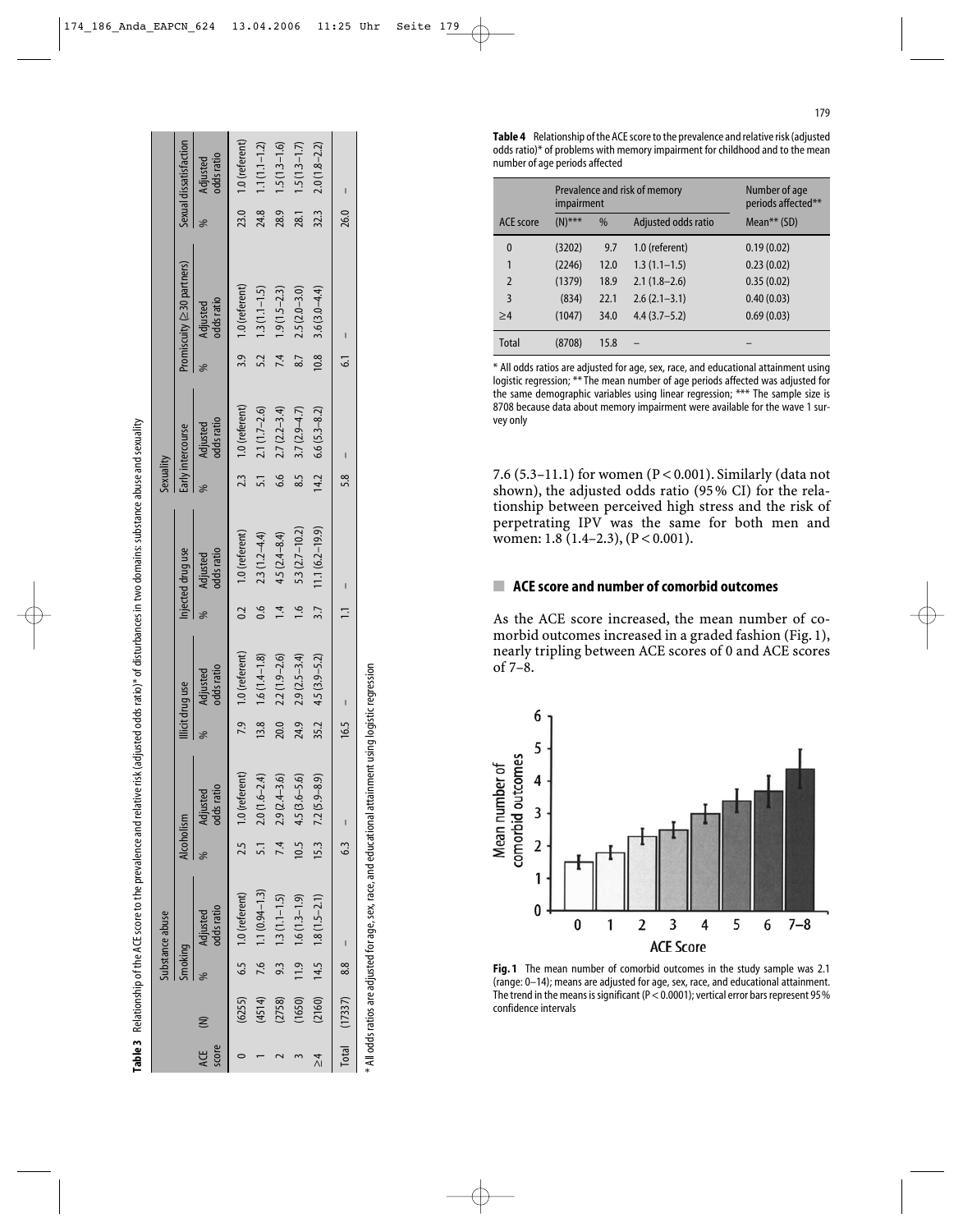Table 5 Relationship of the ACE score to the prevalence and relative risk (adjusted odds ratio)\* of high perceived stress, difficulty controlling anger, and risk of perpetrating intimate partner violence during adulthood

|                |         |      | High level of<br>perceived stress | <b>Difficulty</b> | controlling anger        | Risk of perpetrating |     | intimate partner violence |
|----------------|---------|------|-----------------------------------|-------------------|--------------------------|----------------------|-----|---------------------------|
| ACE score      | (N)     | $\%$ | Adjusted<br>odds ratio**          | $\frac{0}{0}$     | Adjusted<br>odds ratio** | $(N)^*$              | %   | Adjusted<br>odds ratio**  |
| $\mathbf{0}$   | (6255)  | 10.5 | 1.0 (referent)                    | 3.5               | 1.0 (referent)           | (3053)               | 1.6 | 1.0 (referent)            |
| 1              | (4514)  | 13.5 | $1.2(1.1-1.4)$                    | 4.9               | $1.4(1.1-1.7)$           | (2268)               | 3.0 | $1.8(1.2 - 2.6)$          |
| $\overline{2}$ | (2758)  | 16.0 | $1.4(1.3-1.6)$                    | 8.0               | $2.2(1.8-2.7)$           | (1379)               | 4.0 | $2.4(1.6-3.5)$            |
| 3              | (1650)  | 17.8 | $1.5(1.3-1.8)$                    | 8.5               | $2.3(1.9-2.9)$           | (816)                | 5.4 | $3.3(2.1 - 5.0)$          |
| $\geq 4$       | (2160)  | 24.7 | $2.2(1.9-2.5)$                    | 14.4              | $4.0(3.3-4.8)$           | (1113)               | 8.8 | $5.5(3.8 - 7.8)$          |
| <b>Total</b>   | (17337) | 14.6 |                                   | 6.4               |                          | (8629)               | 3.6 |                           |

\* All odds ratios are adjusted for age, sex, race, and educational attainment using logistic regression. The adjusted odds ratio (95 % CI) for the relationship between difficulty controlling anger and the risk of perpetrating IPV were: 6.3 (4.4–9.0) for men; 7.6 (5.3–11.1) for women. The adjusted odds ratio (95 % CI) for the relationship between high perceived stress and the risk of perpetrating IPV was the same for both men and women: 1.8 (1.4–2.3).

\*\* The sample size is 8629 because data about memory impairment were available for the wave 2 survey only

## **Discussion**

These epidemiological findings converge with evidence from neurobiology about numerous effects of childhood stress on brain and physical systems (Glaser 2000). Extreme, traumatic or repetitive childhood stressors such as abuse, witnessing or being the victim of domestic violence, and related types of ACES are common, tend to be kept secret, and go unrecognized by the outside world. Likewise, the fight-or-flight response among children exposed to these types of stressors, and the attendant release of endogenous catecholamines and adrenal corticosteroids are both uncontrollable and invisible (Perry 1998; Teicher 2002; De Bellis 1994, 1997; Scaer 2001). Furthermore, the detrimental effects of traumatic stress on developing neural networks and on the neuroendocrine systems that regulate them have until recently remained hidden even to the eyes of most neuroscientists. However, the information and data that we present herein suggest that this veiled cascade of events represents a common pathway to a variety of important long-term behavioral, health, and social problems (Table 6).

The convergence of evidence from neurobiology and epidemiology calls for an integrated perspective on the origins of health and social problems throughout the lifespan. This constellation of effects from childhood stressors calls to mind the wisdom of Occam's razor, a celebrated dictum in medicine, which holds that if a single unifying explanation can be found for multiple symptoms and problems, then it is likely that the correct

|  |  |  | Table 6 Summary of the convergence between neurobiological effects of childhood maltreatment with ACE study epidemiological findings |  |  |
|--|--|--|--------------------------------------------------------------------------------------------------------------------------------------|--|--|
|--|--|--|--------------------------------------------------------------------------------------------------------------------------------------|--|--|

| Area of function or dysfunction studied                                                                 | Demonstrated neurobiological defects from early trauma                                                                                                               | <b>ACE study findings</b>                                                                                                                                          |
|---------------------------------------------------------------------------------------------------------|----------------------------------------------------------------------------------------------------------------------------------------------------------------------|--------------------------------------------------------------------------------------------------------------------------------------------------------------------|
| Anxiety, panic, depressed affect,<br>hallucinations, and substance abuse                                | Repeated stress & childhood trauma $\rightarrow$ hippocampus,<br>amygdala & medial prefrontal cortex atrophy and<br>dysfunction that mediate anxiety & mood problems | Tables 2 and 3<br>Unexplained panic, depression, anxiety,<br>hallucinations & alcohol & other drug problems                                                        |
| Smoking, alcoholism, illicit drug use,<br>injected drug use                                             | Repeated stress & childhood trauma $\rightarrow$ Increased locus<br>coeruleus & norepinephrine activity, decreased by<br>heroin & alcohol                            | Table 3<br>Increased smoking, alcohol and other drug use                                                                                                           |
| Early intercourse, promiscuity, sexual<br>dissatisfaction, perpetration of intimate<br>partner violence | Repeated stress & childhood trauma $\rightarrow$ amygdala defects;<br>role in sexual & aggressive behavior and deficits in oxytocin<br>with impaired pair bonding    | Tables 3 and 5<br>Risky sexual behavior, anger control, risk for<br>aggression against intimate partners                                                           |
| Memory storage and retrieval                                                                            | Hippocampus role in memory storage and retrieval;<br>hippocampal & amygdala size reduction in childhood<br>trauma; deficits in memory function                       | Table 4<br>Impaired memory of childhood and number age<br>periods affected increases as the ACE score increase                                                     |
| Body weight and obesity                                                                                 | Repeated stress & distress, via glucocorticoid pathways,<br>leads to increased intra-abdominal & other fat deposits                                                  | Table 2<br>Increased obesity                                                                                                                                       |
| Sleep, multiple somatic symptoms,<br>high perceived stress                                              | Repeated stress & distress, via several pathways, leads to<br>increase in other physical problems                                                                    | Tables 2 and 5<br>Increased somatic symptoms and disorders, including<br>sleep problems                                                                            |
| Co-morbidity/Trauma spectrum disorders                                                                  | Multiple brain and nervous system structure and function<br>defects, including monoamine neurotransmitter systems                                                    | Fig. 1<br>The graded relationship of the ACE score to psychiatric<br>and physical symptoms or disorders, including<br>multiple co-occurring problems (comorbidity) |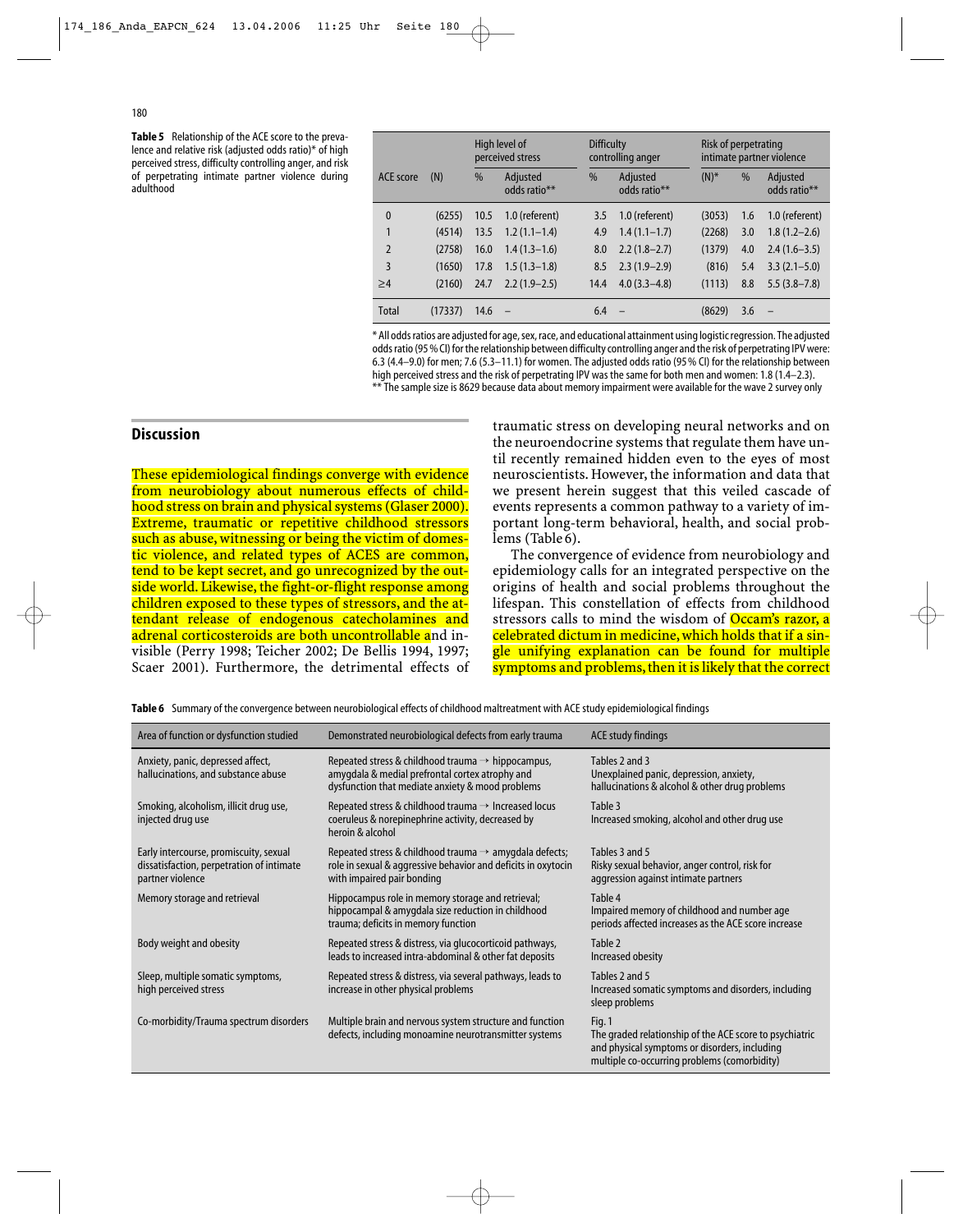explanation lies in the simplest account (Lo Re and Bellini 2002). In the context of what we present herein, the application of this dictum has the potential to unify and improve our understanding of many seemingly unrelated, but often co-morbid health and social problems that have historically been seen and treated as categorically independent in Western culture.

Certain neurobiological findings are especially congruent with the data from the ACE Study reported herein (Table 6).Magnetic resonance imaging (MRI) has revealed reductions in hippocampus (Bremner 1997, 2003a; Stein 1997), and amygdala (Driessen 2000; Schmahl 2003) volumes as well as deficits in verbal declarative memory measured with neuropsychological testing (Teicher 2000; Heim and Nemeroff 2001) among women who were sexually abused as children. The hippocampus plays a role in memory storage and retrieval; we found that impaired memory of childhood increases as the ACE score increases. Neurobiological evidence supports the hypothesis of dysfunction in hippocampus, amygdala, medial prefrontal cortex, and other limbic structures believed to mediate anxiety and mood dysregulation following early abuse (Teicher 2002). We, in turn, demonstrated a graded relationship of the ACE score to affective symptoms and unexplained periods of panic among our study participants. We found that a history of hallucinations increases as the ACE score increases; these symptoms may be related to alterations in hippocampal and/or prefrontal cortical function. The amygdala plays a critical role in fear responses and probably sexual and aggressive behaviors (Pinchus and Tucker 1978) and in the current study we show strong relationships of the ACE score to sexual behaviors, poor anger control, and the risk for perpetrating intimate partner violence.

The current study adds support for numerous effects of childhood adverse experiences on physical health. Stress is known from animal studies to be associated with a broad range of effects on physical health, including cardiovascular disease, hypertension, hyperlipidemia, asthma, metabolic abnormalities, obesity, infection, and other physical disorders (Musselman 1998; Kaplan 1982; Rozanski, McEwen and Stellar 1993; Anda 1993). Findings of increased obesity as the ACE score increases in this study and reported elsewhere (Williamson 2002) are consistent with animal studies showing that stress, acting through the effects of glucocorticoids on the glucocorticoid receptor on intra-abdominal adipocytes, leads to increased intra-abdominal fat which carries its own independent mortality risk.

We found a strong relationship between early adverse experience and substance use and abuse (illicit drugs, alcohol, and nicotine) later in life. Studies in animals show that early stressors lead to increased activity of the locus coeruleus with resultant increased release of norepinephrine in the brain (Abercrombie and Jacobs 1987). Substances such as heroin and alcohol decrease firing of the locus coeruleus, while substance withdrawal has the opposite effect (Bermner 1996). Consistent with this, the onset of substance abuse corresponds to the time of traumatization in PTSD patients, and these patients report that heroin and alcohol decrease symptoms of PTSD (Bremner 1996b). Stress also results in altered release of dopamine in the nucleus accumbens (striatum), the primary reward system within the brain (Deutch and Roth 1990). Smoking causes release of dopamine in this area, which is felt to underlie the addictive properties of nicotine (Volkow 2003). Early adverse experiences may disrupt this dopamine circuit, leading to increased risk of smoking, with its attendant negative health consequences. In summary, findings from animal studies provide a physiological rationale for how early stress can be associated with substance abuse and smoking in later life.

Another interesting finding is the relationship between ACE score and sexuality (early intercourse, promiscuity, sexual dissatisfaction) in adulthood. Animal studies show that early stressors result in long-term changes in peptides such as oxytocin that regulate pair bonding and social attachment (Insel and Winslow 1998; Francis 2002). Early adverse experiences may disrupt the ability to form long-term attachments in adulthood. The unsuccessful search for attachment may lead to sexual relations with multiple partners, with resultant promiscuity and other issues related to sexuality.

The monoamine neurotransmitter systems (norepinephrine, dopamine, serotonin) (Valentsein 1998) act within a primary regulatory system of large neural networks; these monoamine systems help to orchestrate complex neural functions. Their ubiquitous patterns of connectivity originate in the lower regions of the brain and send projections throughout the brain; in addition, they receive input from the autonomic nervous system and peripheral sensory apparatus (Foote 1983). In young animals, experimental manipulation of these systems can create behaviors similar to those seen in abuse victims, including aggression, eating problems, alcohol use, stress-response dysfunction, hyper-reactivity, anergy, and many other behavioral problems.A similar situation exists in humans in whom monoamine dysfunction has been hypothesized in a host of neuropsychiatric syndromes, including aggressive and violent behavior, suicidality, alcoholism, substance abuse and dependence, depression, anxiety disorders, and social/relational problems. We know from several studies that the functioning of these monoamine systems in adults is influenced by childhood experiences (De Bellis 1999b; Whitfield 2003b). In addition, a recent study of a polymorphism for the promoter region of the serotonin transporter (5-HTT) gene found that childhood maltreatment increased the risk of depression in early adulthood for persons with the common "short" allele compared to persons with the long allele; the short allele is associated with lower transcriptional efficiency of the promoter (Caspi 2003). Not surprisingly, many currently prescribed psychoactive drugs act by altering the dynamics of these monoamine systems. In some circumstances, the effects of these drugs may have caused an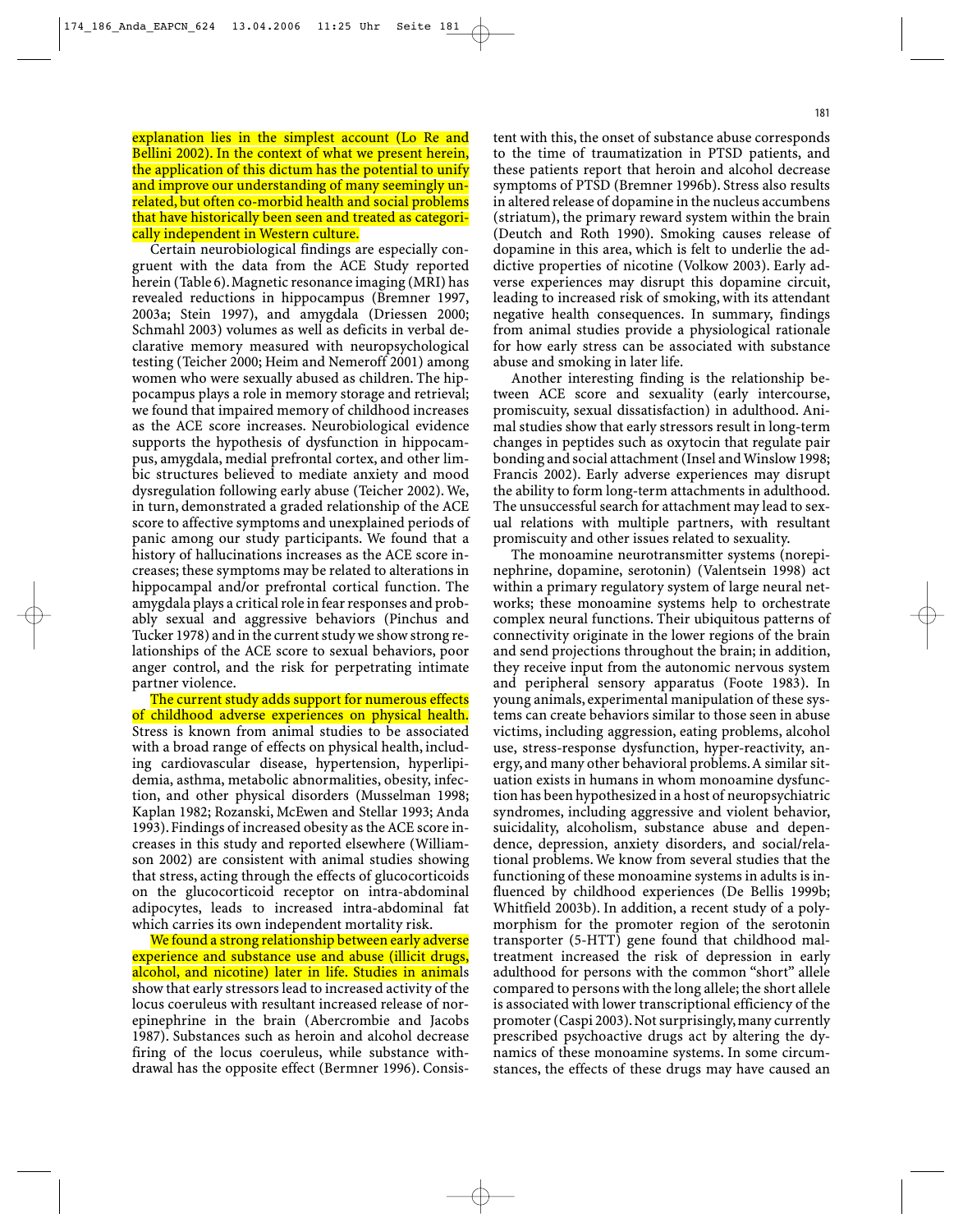oversight of the important distinction between understanding intermediary mechanisms (alterations in monoamine neurotransmitter systems) and recognizing the underlying causes of these alterations (childhood traumatic stress).

Numerous studies have shown that early abuse survivors have multiple overlapping psychiatric disorders (Kessler 1995) which have been described as "comorbidity".The term comorbidity,however,can imply that these represent unique disorders with distinct etiologies (Lillienfeld 2003). An alternative explanation is that several disorders (e. g.,depression,PTSD,dissociative disorders, substance abuse, borderline personality disorder) have to varying degrees a common etiology and are modulated by genetics (Caspi 2003) and repeated exposure to stress such as childhood maltreatment. Indeed, the term "trauma spectrum disorders" has been used to describe these overlapping conditions (Bremner 2003b). In addition, the artificial distinction between psychiatric and physical disorders has represented an impediment to the effective treatment of the numerous problems among survivors of childhood maltreatment. Epidemiological findings are consistent with a need to develop more broad based approaches to addressing the wide spectrum of effects of childhood maltreatment (Fig. 1).

There are several potential limitations with retrospective reporting of childhood experiences and selfreporting of the outcome measures. For example, respondents may have had difficulty recalling certain childhood events (Edwards 2001) or may choose not to disclose certain experiences or personal behaviors. Longitudinal follow-up of adults whose childhood abuse was documented has shown that their retrospective reports of childhood abuse are likely to *underestimate* actual occurrence (DellaFemina 1990; Williams 1995). Interestingly, evidence of the effects of traumatic stress in childhood on the hippocampus provides a neurophysiologic explanation for this phenomenon. Difficulty recalling childhood events likely results in misclassification (classifying persons truly exposed to ACEs as unexposed) that would bias our results toward the null (Rothman and Greenland 1998). Thus, this potential weakness probably resulted in underestimates of the true strength of the relationships between ACEs and the 18 outcomes we examined.

The historical mind-body dichotomy that persists in traditional Western medical training points medical researchers and clinicians away from risk factors that may be judged psychosocial. Thus, the original traumatic pathophysiological insults may be "silent" until much later in life (Brown 2001; Putnam 1998), when they are likely to be overlooked by investigators and clinicians who are understandably prone to focus on proximate determinants of human well-being. This leads to treatment of *symptoms* without a full understanding of their potential origins in the disruptive effects of ACEs on childhood neurodevelopment.

The argument for a causal relationship between ACEs and a variety of outcomes is strengthened by the combined evidence from neurobiology and epidemiology. This argument is important because evidence of causation affects decisions about prognosis, diagnosis, and treatment and can enhance understanding of the role of the childhood stressors on the developing brain in producing changes in affect, behavior, and cognition (Putnam 1998).

We summarize the application of Sir Bradford Hill's 9 criteria for establishing an argument for causation (van Reekum 2001) in the context of this converging evidence:

- *Demonstration of a strong association between the causative agent and the outcome*. The strength of the relationship between ACEs and numerous outcomes is consistently strong as reported herein.
- $\bullet$  *Consistency of findings across research sites and methods*. Numerous studies in different study populations and measures of abuse, neglect, and related experiences have shown relationships of ACEs to a variety of symptoms and behaviors.
- - *Specificity*. In the context of the converging evidence from epidemiology and neurobiology, specificity is lacking, but this in no way detracts from the argument of causation. The ACE score is a *combined* score representing cumulative stress and was not designed to provide evidence of specificity. Moreover, ACEs *would be expected* to be associated with multiple outcomes because of their effects on a variety of brain structures and functions.
- $\bullet$  *Temporal sequence*. Most of the outcomes presented herein occurred during adulthood; the exposures (childhood experiences) clearly antedate the outcomes in these cases.
- $\ddot{\phantom{a}}$  *Biological gradient.* The "dose-response" relationship between the number of ACEs and each of the outcomes (as well as the number of comorbid outcomes) is strong and graded. This is consistent with cumulative effects of childhood stress on the developing brain.
- $\bullet$  *Biological plausibility.* The strength of the convergence between epidemiology and neurobiology is most evident here. Recent studies from the neurosciences show that childhood stress can affect numerous brain structures and functions providing convincing biologic plausibility for the epidemiologic findings.
- $\ddot{\phantom{a}}$  *Coherence*."The term coherence implies that a cause and effect interpretation for an association does not conflict with what is known about the natural history and biology of the disease (Rothman 1998)." In fact, recent research shows that childhood maltreatment interacts with a common functional polymorphism in the promoter region of the serotonin transporter 5-HTT, resulting in higher risk of depression and suicidality (Caspi 2003), both of which are associated with the ACE score. This information is consistent with an effect of early maltreatment on monoamine pathways known to be involved in depressive disorders.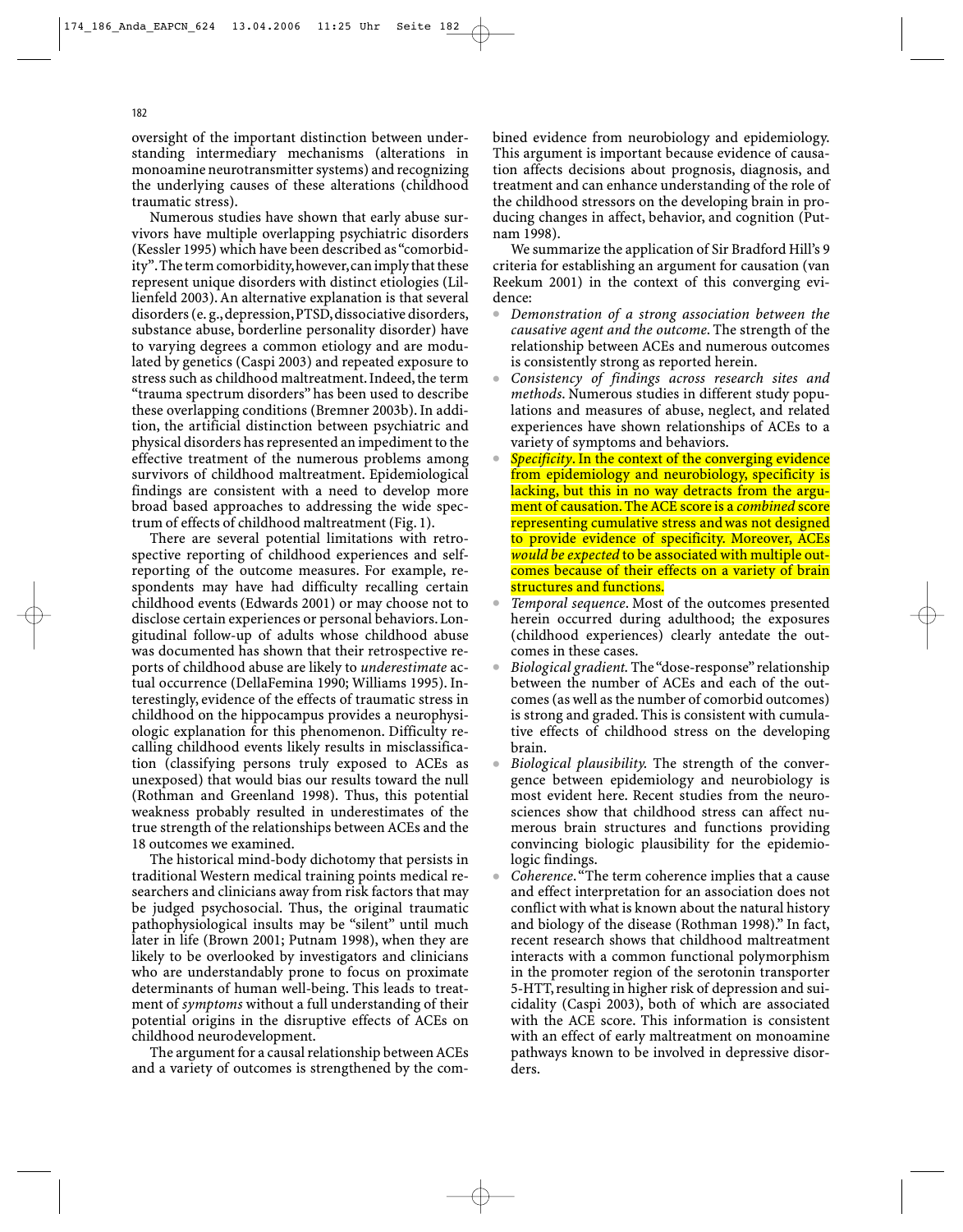- - *Experimental evidence.* This is the most persuasive evidence, but for ethical reasons randomized experiments depend on animal studies. Evidence from studies in rodents and primates show that stressful exposures induce neuroanatomical and neurophysiologic differences as well as aggression and drug seeking behaviors.
- - *Analogous evidence.*A widely acknowledged analogy for an exposure causing a multitude of outcomes (as seen with ACEs, including a dose-response relationship) is the causal relationship of cigarette smoking to cardiovascular diseases, neoplasms, lung disease, and other health problems (CDC, 2002).

In conclusion, there is a striking convergence of recent findings from the neurosciences with those from a large epidemiologic study of the long-term effects of ACEs which has the potential to open multidisciplinary approaches to studying and improving human well-being. Current practices of medicine and public health are fragmented by categorical funding, organizational boundaries, and a symptom-based system of medical care. Prevention and remediation of our nation's leading health and social problems is likely to benefit from understanding that many of these problems tend to be comorbid and may have common origins in the enduring neurodevelopmental consequences of abuse and related adverse experiences during childhood.

### References

- 1. Abercrombie ED, Jacobs BL (1987) Single-unit response of noradrenergic neurons in the locus coeruleus of freely moving cats. I. Acutely presented stressful and non-stressful stimuli. J Neurosci 7:2837–2847
- 2. Anda RF, Chapman DP, Felitti VJ, Edwards VE, Williamson DF, Croft JP, Giles WH (2002a) Adverse Childhood Experiences and Risk of Paternity in Teen Pregnancy. Obstet Gynecol 100:37–45
- 3. Anda RF, Croft JB, Felitti VJ, Nordenberg D, Giles WH, Williamson DF, Giovino GA (1999) Adverse childhood experiences and smoking during adolescence and adulthood. J Am Med Assoc 282:1652
- 4. Anda RF, Felitti VJ, Chapman DP, Croft JB, Williamson DF, Santelli J, Dietz PM, Marks JS (2001) Abused boys, battered mothers, and male involvement in teen pregnancy. Pediatrics 107(2): e19
- 5. Anda RF,Whitfield CL,Felitti VJ,Chapman D,Edwards VJ,Dube SR, Williamson DF (2002b) Adverse childhood experiences, alcoholic parents and later risk of alcoholism and depression. Psychiatr Serv 53:1001–1009
- 6. Anda RF, Williamson D, Jones D, Macera C, Eaker E, Glassman A, Marks J (1993) Depressed affect, hopelessness and the risk of ischemic heart disease in a cohort of US adults. Epidemiology 4:285–294
- 7. Anderson CM, Teicher MH, Polcari A, Renshaw PI (2002) Abnormal T2 relaxation time in the cerebellar vermis of adults sexually abused in childhood: potential role of the vermis in stress-enhanced risk for drug abuse. Psychoneuroendocrinology 27:231–244
- 8. Beers SR, De Bellis MD (2002) Neuropsychological function in children with maltreatment-related posttraumatic stress disorder. Am J Psychiatry 159(3):483–486
- 9. Bennett AJ, Lesch KP, Heils A, Long JC, Lorenz JG, Shoaf SE, Champoux M, Suomi SJ, Linnoila MV, Higley JD (2002) Early experience and serotonin transporter gene variation interact to influence primate CNS function. Mol Psychiatry 7:118–122
- 10. Bremner JD (2003a) Long-term effects of childhood abuse on brain and neurobiology.Child Adolesc Psychiatr Clin North Am 12:271–292
- 11. Bremner JD (2003b) Does Stress Damage the Brain? Understanding trauma-based disorders from a neurological perspective. New York: Norton
- 12. Bremner JD, Krystal JH, Southwick SM, Charney DS (1996a) Noradrenergic mechanisms in stress and anxiety: I Preclinical studies. Synapse 23:28–38
- 13. Bremner JD, Narayan M, Staib LH, Southwick SM, McGlashan T, Charney DS (1999) Neural correlates of memories of childhood sexual abuse in women with and without posttraumatic stress disorder. Am J Psychiatry 156:1787–1795
- 14. Bremner JD, Randall P, Scott TM, Capelli S, Delaney R, Mc-Carthy G, Charney DS (1995) Deficits in short-term memory in adult survivors of childhood abuse. Psychiatry Res 59:97–107
- 15. Bremner JD, Randall P, Vermetten E, Staib L, Bronen RA, Mazure C,Capelli S,McCarthy G,Innis RB,Charney DS (1997) Magnetic image resonance-based measurement of hippocampal volume in posttraumatic stress disorder related to childhood physical and sexual abuse: a preliminary report. Biol Psychiatry 41: 23–32
- 16. Bremner JD, Southwick M, Darnell MA, Charney DS (1996b) Chronic PTSD in Vietnam combat veterans: Course of illness and substance abuse. Am J Psychiatry 153:369–375
- 17. Bremner JD, Vermetten E (2001) Stress and development: behavioral and biological consequences. Dev Psychopathol 13: 473–489
- 18. Bremner JD, Vythilingam M, Anderson G, Vermetten E, Mc-Glashan T, Heninger G, Rasmusson A, Southwick SM, Charney DS (2003) Assessment of the hypothalamic-pituitary-adrenal (HPA) axis over a 24-hour diurnal period and in response to neuroendocrine challenges in women with and without early childhood sexual abuse and posttraumatic stress disorder (PTSD). Biol Psychiatry 54:710–718
- 19. Bremner JD, Vythilingam M, Vermetten E, Adil J, Khan S, Nazeer A, Afzal N, McGlashan T, Elzinga B, Anderson GM, Heninger G, Southwick SM, Charney DS (2003) Cortisol response to a cognitive stress challenge in posttraumatic stress disorder (PTSD) related to childhood abuse. Psychoneuroendocrinology 28: 733–750
- 20. Bremner JD, Vythilingam M, Vermetten E, Southwick SM, Mc-Glashan T, Nazeer A, Khan S, Vaccarino LV, Soufer R, Garg PK, Ng CK, Staib LH, Duncan JS, Charney DS (2003) MRI and PET study of deficits in hippocampal structure and function in women with childhood sexual abuse and posttraumatic stress disorder. Am J Psychiatry 160:924–932
- 21. Brodsky BS, Malone KM, Ellis SP, Dulit RA, Mann JJ (1997) Characteristics of borderline personality disorder associated with suicidal behavior. Am J Psychiatry 154:1715–1719
- 22. Brown D (2001) (Mis)representations of the long-term effects of childhood sexual abuse in the courts. J Child Sex Abuse 9: 79–107
- 23. Caldji C, Francis D, Sharma S, Plotsky PM, Meaney MJ (2000) The effects of early rearing environment on the development of GABA and central benzodiazepine receptor levels and noveltyinduced fearfulness in the rat. Neuropsychopharmacology 22: 219–229
- 24. Caldji C, Tannenbaum B, Sharma S, Francis D, Plotsky PM, Meaney MJ (1998) Maternal care during infancy regulates the development of neural systems mediating the expression of fearfulness in the rat. Proc Natl Acad Sci. USA 95:5335–5340
- 25. Carrion VG, Steiner H (2000) Trauma and dissociation in delinquent adolescents. J Am Acad Child Adolesc Psychiatry 39: 353–359
- 26. Carrion VG, Weems CF, Eliez S, Patwardhan A, Brown W, Ray RD, Reiss AL (2001) Attenuation of frontal asymmetry in pediatric posttraumatic stress disorder. Biol Psychiatry 50:943–951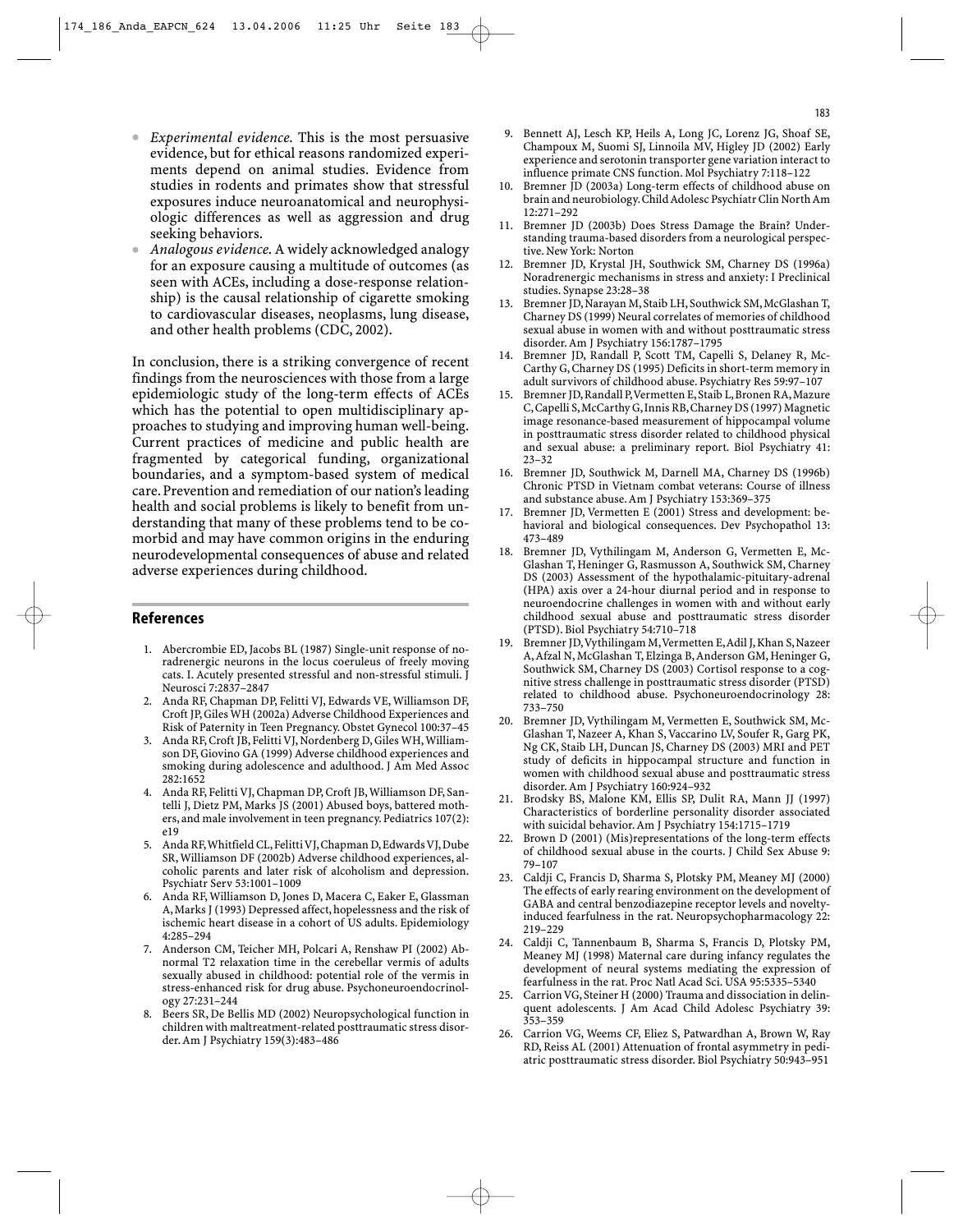- 27. Carrion VG, Weems CF, Ray RD, Glaser B, Hessl D, Reiss AL (2002) Diurnal salivary cortisol in pediatric posttraumatic stress disorder. J Biol Psychiatry 51:575–582
- 28. Caspi A, Sugden K, Moffitt TE, Taylor A, Craig IW, Harrington H, McClay J, Mill J, Martin J, Braithwaite A, Poulton R (2003) Influence of life stress on depression: moderation by a polymorphism in the 5-HTT gene. Science 301:386–389
- 29. CDC (2002) Annual smoking-attributable mortality, years of potential life lost, and economic costs - United States, 1995–1999. MMWR 51:300–303
- 30. Chapman DP, Anda RF, Felitti VJ, Dube SR, Edwards VJ, Whitfield CL (2004) Epidemiology of adverse childhood experiences and depressive disorders in a large health maintenance organization population. J Affect Disord 82:217–225
- 31. Czeh B, Michaelis T, Watanabe T, Frahm J, de Biurrun G, van Kampen M, Bartolomucci A, Fuchs E (2001) Stress-induced changes in cerebral metabolites, hippocampal volume, and cell proliferation are prevented by antidepressant treatment with tianeptine. Proc Nat Acad Sci USA 98:12796–12801
- 32. De Bellis MD, Baum AS, Birmaher B, Keshavan MS, Eccard CH, Boring AM, Jenkins FJ, Ryan ND (1999) AE Bennett Research Award. Developmental traumatology. Part I: Biological stress systems. Biol Psychiatry 15(45):1259–1270
- 33. De Bellis MD, Baum AS, Birmaher B, Ryan ND (1997) Urinary catecholamine excretion in childhood overanxious and posttraumatic stress disorders. Ann NY Acad Sci 821:451–455
- 34. DeBellis MD, Chrousos GP, Dorn LD, Burke L, Helmers K, Kling MA, Trickett PK, Putnam FW (1994) Hypothalamic-pituitaryadrenal axis dysregulation in sexually abused girls. J Clin Endocrinol Metab 78:249–255
- 35. De Bellis MD, Keshavan MS, Clark DB, Casey BJ, Giedd JN, Boring AM, Frustaci K, Ryan ND (1999) AE Bennett Research Award. Developmental traumatology. Part II: Brain development. Biol Psychiatry 45:1271–1284
- 36. De Bellis MD, Keshavan MS, Shifflett H, Iyengar S, Beers SR, Hall J, Moritz G (2002) Brain structures in pediatric maltreatmentrelated posttraumatic stress disorder: a sociodemographically matched study. Biol Psychiatry 52:1066–1078
- 37. De Bellis M, Thomas L (2003) Biologic findings of post-traumatic stress disorder and child maltreatment. Curr Psychiatry Rep 5:108–117
- 38. DellaFemina D, Yeager CA, Lewis DO (1990) Child abuse: adolescent records vs. adult recall. Child Abuse Negl 14:227–231
- 39. Deutch AY, Roth RH (1990) The determinants of stress-induced activation of the prefrontal cortical dopamine system. Prog Brain Res 85:367–402
- 40. Diamond DM, Fleshner M, Ingersoll N, Rose GM (1996) Psychological stress impairs spatial working memory: relevance to electrophysiological studies of hippocampal function. Behav Neurosci 110:661–672
- 41. Dietz PM, Spitz AM, Anda RF, Williamson DF, McMahon PM, Santelli JS, Nordenberg DF, Felitti VJ, Kendrick JS (1999) Unintended pregnancy among adult women exposed to abuse or household dysfunction during their childhood. J Am Med Assoc 282:1359–1364
- 42. Dong M,Anda RF, Felitti VJ, Dube SR, Giles WH (2003a) The relationship of exposure to childhood sexual abuse to other forms of abuse, neglect and household dysfunction during childhood. Child Abuse Negl 27:625–639
- 43. Dong M, Dube SR, Felitti VJ, Giles WH, Anda RF (2003b) Adverse childhood experiences and self-reported liver disease: new insights into a causal pathway.Arch Int Med 163:1949–1956
- 44. Dube SR, Anda RF, Felitti VJ, Chapman D, Williamson DF, Giles WH (2001) Childhood abuse, household dysfunction and the risk of attempted suicide throughout the life span: findings from the Adverse Childhood Experiences Study. J Am Med Assoc 286:3089–3096
- 45. Dube SR, Anda RF, Felitti VJ, Croft JB, Edwards VJ, Giles WH (2001) Growing up with Parental alcohol abuse: Exposure to childhood abuse, neglect and household dysfunction. Child Abuse Negl 25:1627–1640
- 46. Dube SR, Anda RF, Felitti VJ, Edwards VJ, Croft JB (2002a) Adverse childhood experiences and personal alcohol abuse as an adult. Addict Behav 27:713–725
- 47. Dube SR, Anda RF, Felitti VJ, Edwards VJ, Williamson DF (2002b) Exposure to abuse, neglect and household dysfunction among adults who witnessed intimate partner violence as children. Violence Vict 17:3–17
- 48. Dube SR, Felitti VJ, Chapman DP, Giles WH, Anda RF (2003a) Childhood abuse, neglect and household dysfunction and the risk of illicit drug use: the Adverse Childhood Experience Study. Pediatrics 111:564–572
- 49. Dube SR, Felitti VJ, Dong M, Giles WH, Anda RF (2003b) The impact of adverse childhood experiences on health problems: evidence from four birth cohorts dating back to 1900. Prev Med 37:268–277
- 50. Dube SR, Williamson DF, Thompson T, Felitti VJ, Anda RF (2004) Assessing the Reliability of Retrospective Reports of Adverse Childhood Experiences Among Adult HMO Members Attending a Primary Care Clinic. Child Abuse Negl 28(7):729–737
- 51. Driessen M, Herrmann J, Stahl K, Zwaan M, Meier S, Hill A, Osterheider M, Petersen D (2000) Magnetic resonance imaging volumes of the hippocampus and the Amygdala in women with borderline personality disorder and early traumatization.Arch Gen Psychiatry 57:1115–1122
- 52. Duman RS, Heninger GR, Nestler EJ (1997) A molecular and cellular theory of depression. Arch Gen Psychiatry 54:597–606
- 53. Edwards VJ,Anda RF, Felitti VJ, Dube SR (2003a) Adverse childhood experiences and health-related quality of life as an adult. In: Kendall-Tackett K (ed) Victimization and Health, American Psychological Association, pp 81–94
- 54. Edwards VJ,Anda RF, Nordenberg DF, Felitti VJ,Williamson DF, Wright JA (2001) Bias assessment or child abuse survey: factors affecting probability of response to a survey about childhood abuse. Child Abuse Negl 25:307–312
- 55. Edwards VJ, Fivush R, Anda RF, Felitti VJ, Nordenberg DF (2001) Autobiographical memory disturbances in childhood abuse survivors. In: Freyd JJ, DePrince AP (eds) Trauma and Cognitive Science: A meeting of minds, science, and human experience. Binghamton, NY: Haworth Press. Also published in Aggression, Maltreatment, and Trauma
- 56. Edwards VJ, Holden GW, Anda RF, Felitti VJ (2003b) Relationship between multiple forms of childhood maltreatment and adult mental health in community respondents: results from the Adverse Childhood Experiences (ACE) Study. Am J Psychiatry 160:1453–1460
- 57. El-Sheikh M, Harger J, Whitson S (2001) Exposure to interparental conflict and children's adjustment and physical health: the moderating role of vagal tone. Child Dev 72:1617–1636
- 58. Elzinga BM, Schmahl CG,Vermetten E, van Dyck R, Bremner JD (2003) Higher cortisol levels following exposure to traumatic reminders in abuse-related PTSD. Neuropsychopharmacology 28:1656–1665
- 59. Felitti VJ, Anda RF, Nordenberg D, Williamson DF, Spitz AM, Edwards V, Koss MP, Marks JS (1998) Relationship of childhood abuse and household dysfunction to many of the leading causes of death in adults. The Adverse Childhood Experiences Study. Am J Prev Med 14:245–258
- 60. Finkelhor D, Hotaling G, Lewis IA, Smith C (1990) Sexual abuse in a national survey of adult men and women: prevalence, characteristics, and risk factors. Child Abuse Negl 14:19–28
- 61. Foote SL, Bloom E, Aston-Jones G (1983) Nucleus locus coeruleus: new evidence of anatomical and physiological specificity. Physiol Behav 63:844–914
- 62. Francis DD, Caldji C, Champagne F, Plotsky PM, Meaney MJ (1999) The role of corticotropin-releasing factor-norepinephrine systems in mediating the effects of early experience on the development of behavioral and endocrine responses to stress. Biol Psychiatry 46:1153–1166
- 63. Francis DD,Young LJ, Meaney MJ, Insel TR (2002) Naturally occurring differences in maternal care are associated with the expression of oxytocin and vasopression (V1a) receptors: gender differences. J Neuroendocrinol 14:349–353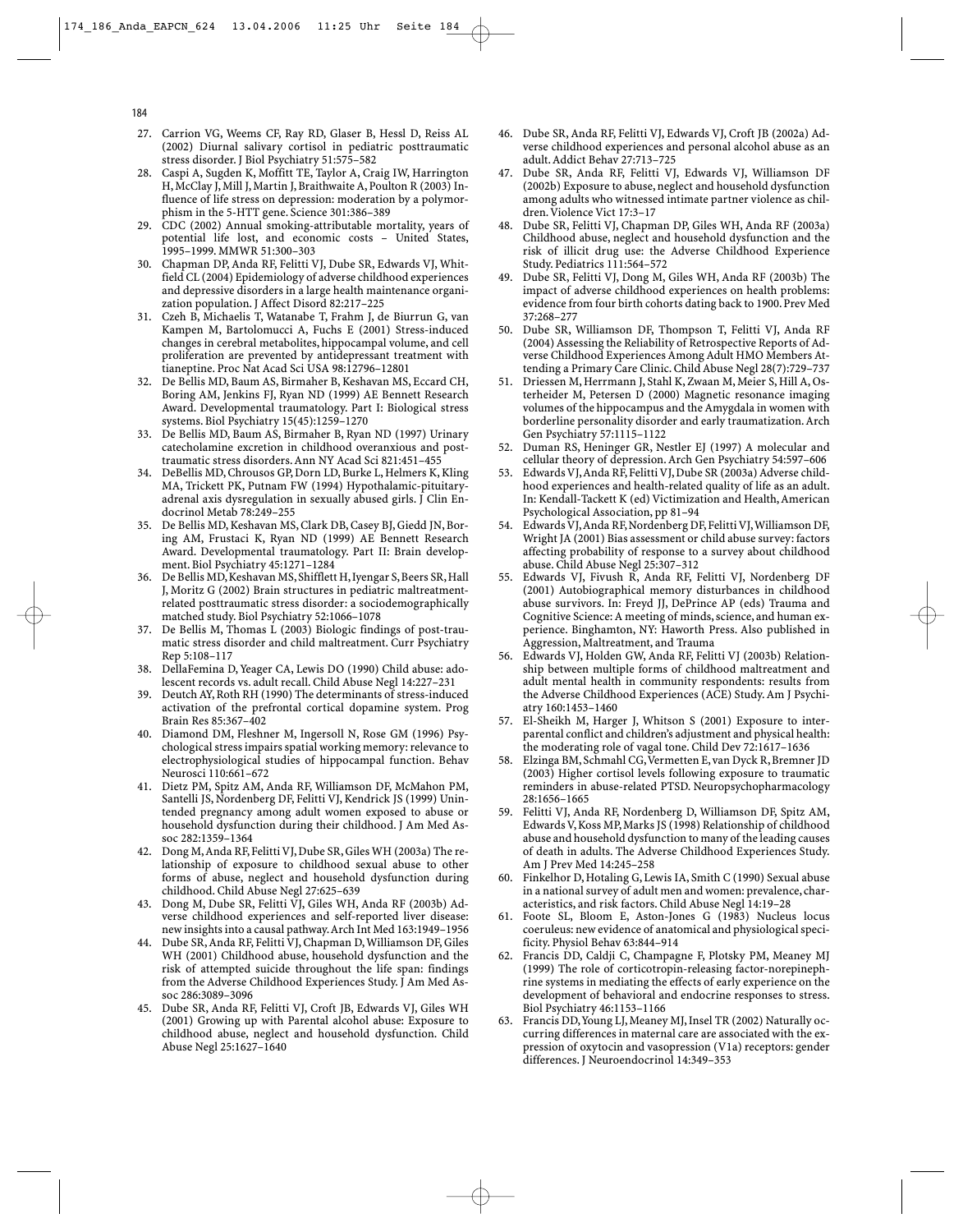- 64. Glaser D (2000) Child abuse and neglect and the brain: a review. J Child Psychol Psychiatry 41:97–116
- 65. Gorman JM, Mathew S, Coplan J (2002) Neurobiology of early life stress: nonhuman primate models. Clin Neuropsychiatry 7: 96–103
- 66. Gould E, Beylin A, Tanapat P, Reeves A, Shors TJ (1999a) Learning enhances adult neurogenesis in the hippocampal formation. Nat Neurosci 2:260–265
- 67. Gould E, McEwen BS, Tanapat P, Galea LA, Fuchs E (1997) Neurogenesis in the dentate gyrus of the adult tree shrew is regulated by psychosocial stress and NMDA receptor activation. J Neurosci 17:2492–2498
- 68. Gould E, Tanapat P (1999b) Stress and hippocampal neurogenesis. Biol Psychiatry 46:1472–1479
- 69. Gutman D, Nemeroff CB (2002) Neurobiology of early life stress: rodent studies. Semin Clin Neuropsychiatry 7:89–95
- 70. Heffernan K, Cloitre M, Tardiff K, Marzuk PM, Portera L, Leon AC (2000) Childhood trauma as a correlate of lifetime opiate use in psychiatric patients. Addict Behav 25:797–803
- 71. Heim C, Nemeroff CB (2001) The role of childhood trauma in the neurobiology of mood and anxiety disorders: preclinical and clinical studies. Biol Psychiatry 49:1023–1039
- 72. Heim C, Newport DJ, Bonsall R, Miller AH, Nemeroff CB (2001) Altered pituitary-adrenal axis responses to provocative challenge tests in adult survivors of childhood abuse. Am J Psychiatry 158:575–581
- 73. Heim C, Newport DJ, Heit S, Graham YP, Wilcox M, Bonsall R, Miller AH, Nemeroff CB (2000) Pituitary-adrenal and autonomic responses to stress in women after sexual and physical abuse in childhood. J Am Med Assoc 284:592–597
- 74. Hillis SD, Anda RF, Dube SR, Felitti VJ, Marchbanks PA, Marks JS (2004) The association between adolescent pregnancy, longterm psychosocial outcomes, and fetal death. Pediatrics 113: 320–327
- 75. Hillis SD, Anda RF, Felitti VJ, Marchbanks PA (2001) Adverse childhood experiences and sexual risk behaviors in women: a retrospective cohort study. Fam Plan Perspect 33:206–211
- 76. Hillis SD, Anda RF, Felitti VJ, Nordenberg D, Marchbanks PA (2000) Adverse childhood experiences and sexually transmitted diseases in men and women: a retrospective study. Pediatrics 106:E11
- 77. Insel TR, Winslow J (1998) Serotonin and neuropeptides in affiliative behaviors. Biol Psychiatry 44:207–219
- 78. Ito Y, Teicher MH, Glod CA,Ackerman E (1998) Preliminary evidence for aberrant cortical development in abused children: a quantitative EEG study. J Neuropsychiatry Clin Neurosci 10: 298–307
- 79. Kaplan JR, Manuck SB, Clarkson TB, Luss M (1982) Social status, environment, and atherosclerosis in cynomolgus monkeys. Arteriosclerosis 2:359–368
- 80. Kempermann G, Kuhn HG, Gage FH (1997) More hippocampal neurons in adult mice living in an enriched environment. Nature 386:493–495
- 81. Kendall-Tackett KA,Williams LM,Finkelhor D (1993) Impact of sexual abuse on children: a review and synthesis of recent empirical studies. Psychol Bull 113:164–180
- 82. Kendler KS, Bulik CM, Silberg J, Hettema JM, Myers J, Prescott CA (2000) Childhood sexual abuse and adult psychiatric and substance abuse disorders in women: an epidemiological and cotwin control analysis. Arch Gen Psychiatry 57:953–959
- 83. Kessler RC, Sonnega A, Bromet E, Hughes M, Nelson CB (1995) Posttraumatic stress disorder in the national comorbidity survey.Arch Gen Psychiatry 52:1048–1060
- 84. Kingree JB, Thompson MP, Kaslow NJ (1999) Risk factors for suicide attempts among low-income women with a history of alcohol problems. Addict Behav 24:583–587
- 85. Ladd CO, Owens MJ, Nemeroff CB (1996) Persistent changes in corticotropin-releasing factor neuronal systems induced by maternal separation. Endocrinology 137:1212–1218
- Lemieux AM, Coe CL (1995) Abuse-related posttraumatic stress disorder: Evidence for chronic neuroendocrine activation in women. Psychosom Med 57:105–115
- 87. Lilienfeld SO (2003) Comorbidity between and within childhood externalizing and internalizing disorders: reflections and directions. J Abn Child Psychol 32:285–291
- 88. Liu D, Diorio J, Tannenbaum B, Caldji C, Francis D, Freedman A, Sharma S, Pearson D, Plotsky PM, Meaney MJ (1997) Maternal care, hippocampal glucocorticoid receptors, and hypothalamic-pituitary-adrenal responses to stress. Science 277: 1659–1662
- 89. Lo Re V, Bellini LM (2002) William of Occam and Occam's razor (letter). Ann Int Med 136:634–635
- 90. Luine V, Villegas M, Mortinez C, McEwen BS (1994) Repeated stress causes reversible impairments of spatial memory performance. Brain Res 639:167–170
- 91. MacMillan HL, Fleming JE, Trocme N, Boyle MH, Wong M, Racine YA, Beardslee WR, Offord DR (1997) Prevalence of child physical and sexual abuse in the community: results from the Ontario Health Supplement. J Am Med Assoc 278:131–135
- 92. Malberg JE, Eisch AJ, Nestler EJ, Duman RS (2000) Chronic antidepressant treatment increases neurogenesis in adult rat hippocampus. J Neurosci 20:9104–9110
- 93. McEwen BS, Angulo J, Cameron H, Chao HM, Daniels D, Gannon MN, Gould E, Mendelson S, Sakai R, Spencer R (1992) Paradoxical effects of adrenal steroids on the brain: Protection versus degeneration. Biol Psychiatry 31:177–199
- 94. McEwen BS, Stellar E (1993) Stress and the individual: mechanisms leading to disease. Arch Int Med 153:2093–2101
- 95. Musselman DL, Evans DL, Nemeroff CB (1998) The relationship of depression to cardiovascular disease. Arch Gen Psychiatry 55:580–592
- 96. Nibuya M, Morinobu S, Duman RS (1995) Regulation of BDNF and trkB mRNA in rat brain by chronic electroconvulsive seizure and antidepressant drug treatments. J Neurosci 15: 7539–7547
- 97. Osofsky JD (1999) The impact of violence on children. Future Child 99:33–49
- 98. Perry BD (1994) Neurobiological Sequelae of Childhood Trauma: Post Traumatic Stress Disorders in Children. In: Murburg M (ed) Catecholamine Function in Post Traumatic Stress Disorder: Emerging Concepts. American Psychiatric Press, Washington, DC, pp 253–276
- 99. Perry BD (2001) The neurodevelopmental impact of violence in childhood. In: Schetky D, Benedek EP (eds) Textbook of Child and Adolescent Forensic Psychiatry. American Psychiatric Press, Inc, Washington, DC pp 221–238
- 100. Perry BD (2002) Childhood experience and the expression of genetic potential: What childhood neglect tells us about nature and nurture. Brain Mind 3:79–100
- 101. Perry BD, Pollard R (1998) Homeostasis, stress, trauma, and adaptation. A neurodevelopmental view of childhood trauma. Child Adolesc Psychiatr Clin North Am 7:33–51,viii
- 102. Pinchus JH, Tucker GJ (1978) Behavioral Neurology, New York: Oxford
- 103. Plotsky PM, Meaney MJ (1993) Early postnatal experience alters hypothalamic-corticotropin-releasing factor (CRF) mRNA, median eminence CRF content and stress-induced releasing in adult rats. Mol Brain Res 18:195–200
- 104. Putnam FW (1998) Developmental pathways in sexually abused girls. Presented at Psychological Trauma: Maturational Processes and Psychotherapeutic interventions. Harvard Medical School, Boston MA. March 20
- 105. Putnam FW (2003) Ten-year research update review; child sexual abuse. J Am Acad Child Adolesc Psychiatry 4:269–278
- 106. Read J, Perry BD, Moskowith A, Connolloy J (2001) The contribution of early traumatic events to schizophrenia in some patients: a traumagenic neurodevelopmental model. Psychiatry 64:319–345
- 107. Repetti RL, Taylor SE, Seeman TE (2002) Risky families: family social environments and the mental and physical health of offspring. Psychol Bull 128:330–366
- Rohsenow DJ, Corbett R, Devine D (1988) Molested as children: a hidden contribution to substance abuse? J Subst Abuse Treat 5:13–18